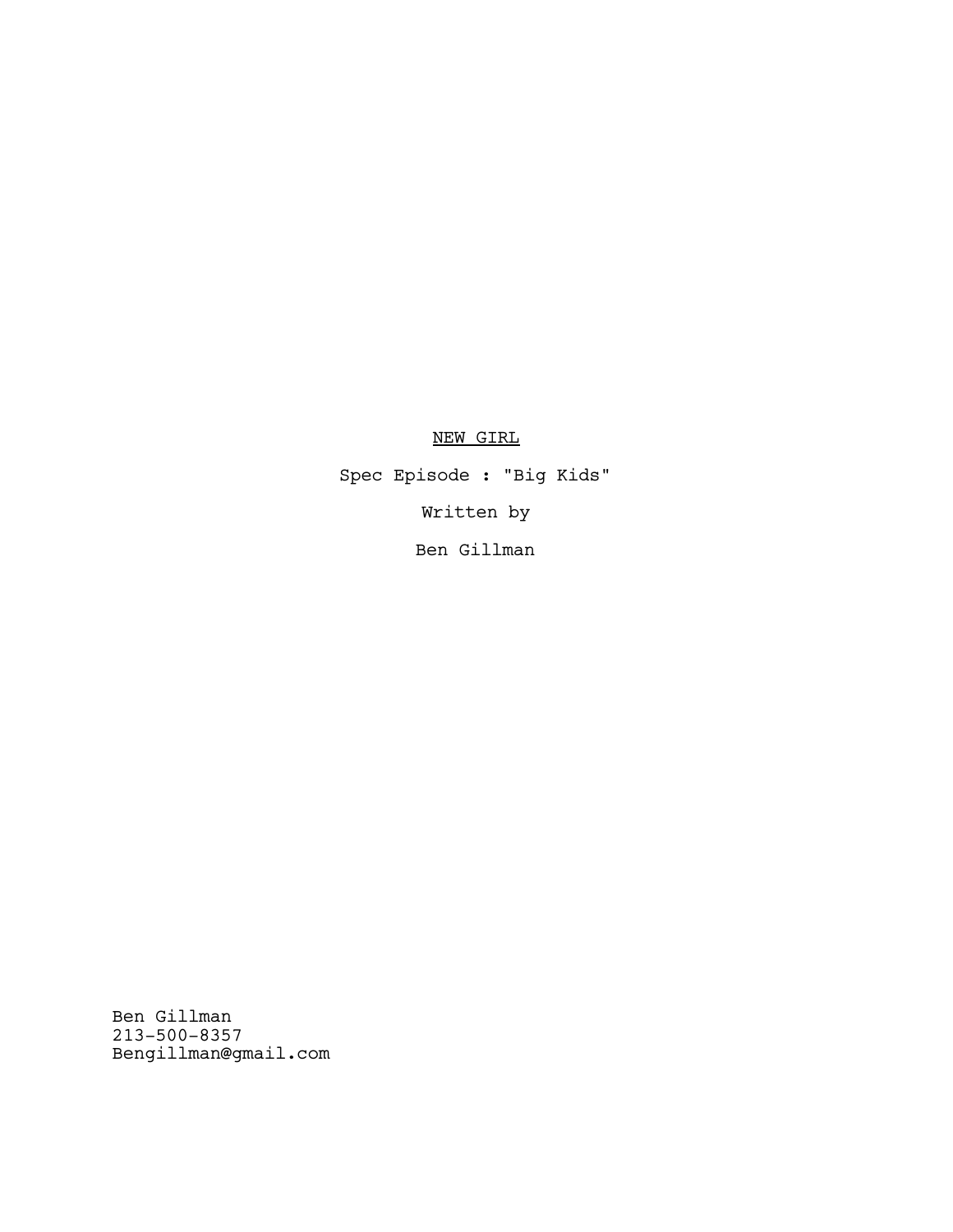NEW GIRL Spec Episode - "Big Kids"

JESS ............. Zooey Deschanel NICK ............ Jake Johnson SCHMIDT ......... Max Greenfield WINSTON ......... Lamorne Morris CECE ............ Hannah Simone ELIZABETH ........ Merritt Wever

PREVIOUSLY ON "NEW GIRL":

Following the events of the 2nd Season Finale.

After two seasons of "Will They? Won't They?" JESS and NICK finally went for it and kissed. Wow! Then they took it even further and slept together. Finally! And they ended the season by officially becoming a couple to see where this strange relationship might lead.

Meanwhile, SCHMIDT has reconnected with his old college girlfriend, ELIZABETH, who is helping him get back in touch with his clumsy, big-hearted (read: fat) college self.

Things get complicated when CECE (Schmidt's most recent love) calls off her traditional Indian wedding, and declares that she still wants to be with Schmidt.

Finally, WINSTON has been dating Daisy, but she is constantly out of town, which leaves him understandably "frustrated."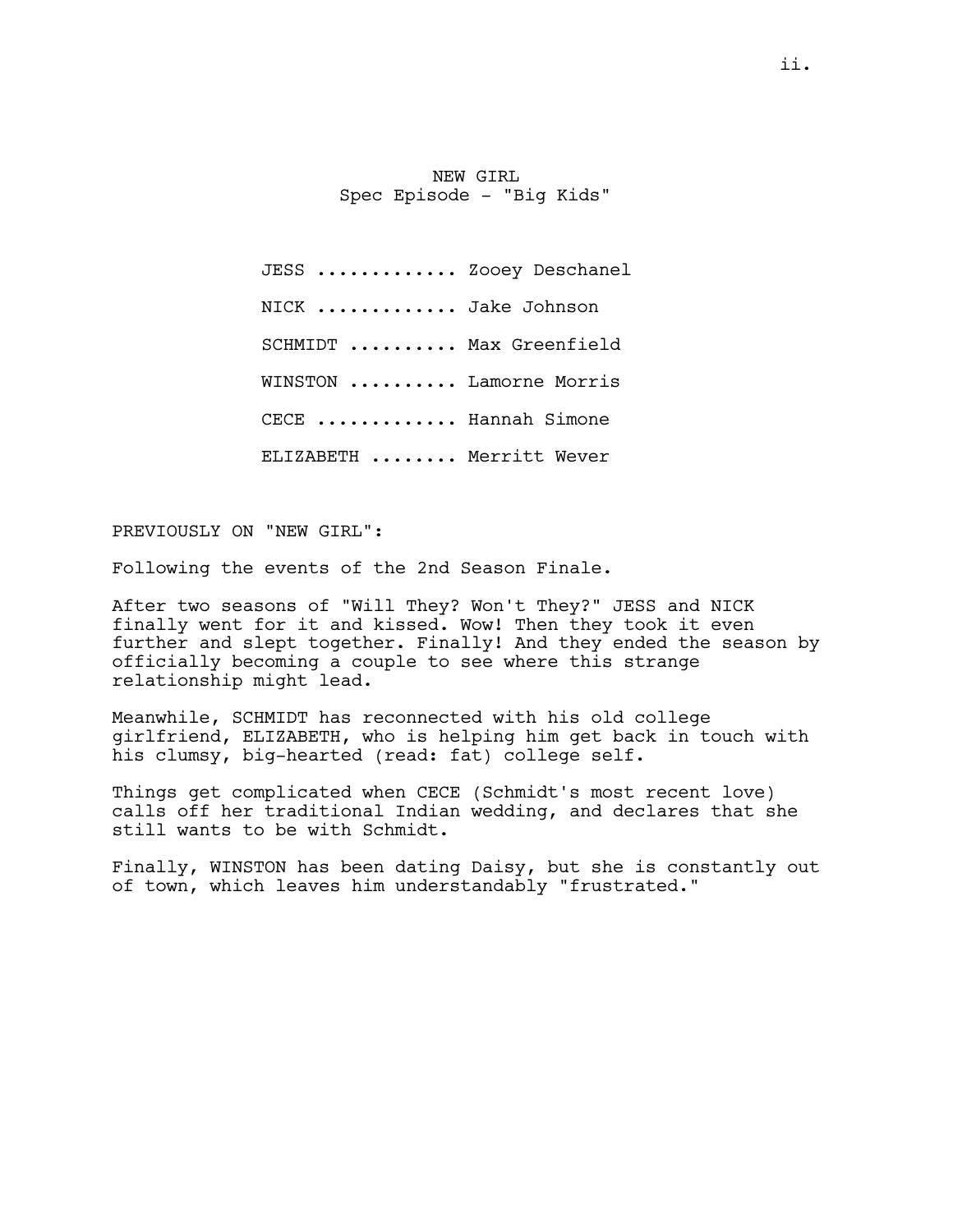### **ACT ONE**

INT. LOFT. JESS' BEDROOM. DAY. (D1)

Nick (dressed vaguely like Mario with red t-shirt, red hat, overalls, a thick mustache and a plunger) storms into Jess's bedroom.

Jess (dressed vaguely like The Princess in a poofy pink dress) is riding on Nick's back.

> JESS Thank you, thank you, thank you, Mario! You saved me from that weird huge spikey turtle guy. What's his deal anyway?

> > NICK

(bad Italian accent) Hey-a, that's-a what-a I'm-a here for! And thank you for actually being in that last castle. It was pissing me off everytime I thought I saved you, it was really one of your mushroom friends in a dress.

JESS What can I say, Toad loves his tranny-clothes?

NICK How can I be sure you're not some toadstool under those clothes?

**JESS** Only one way to find out.

They start kissing. Between kisses:

NICK

Who'd have thought an old video game themed brunch would be so much fun?

JESS Oh yeah. Where'd you find a Mario costume on such short notice anyway?

NICK (proudly) It's a t-shirt and overalls. (MORE)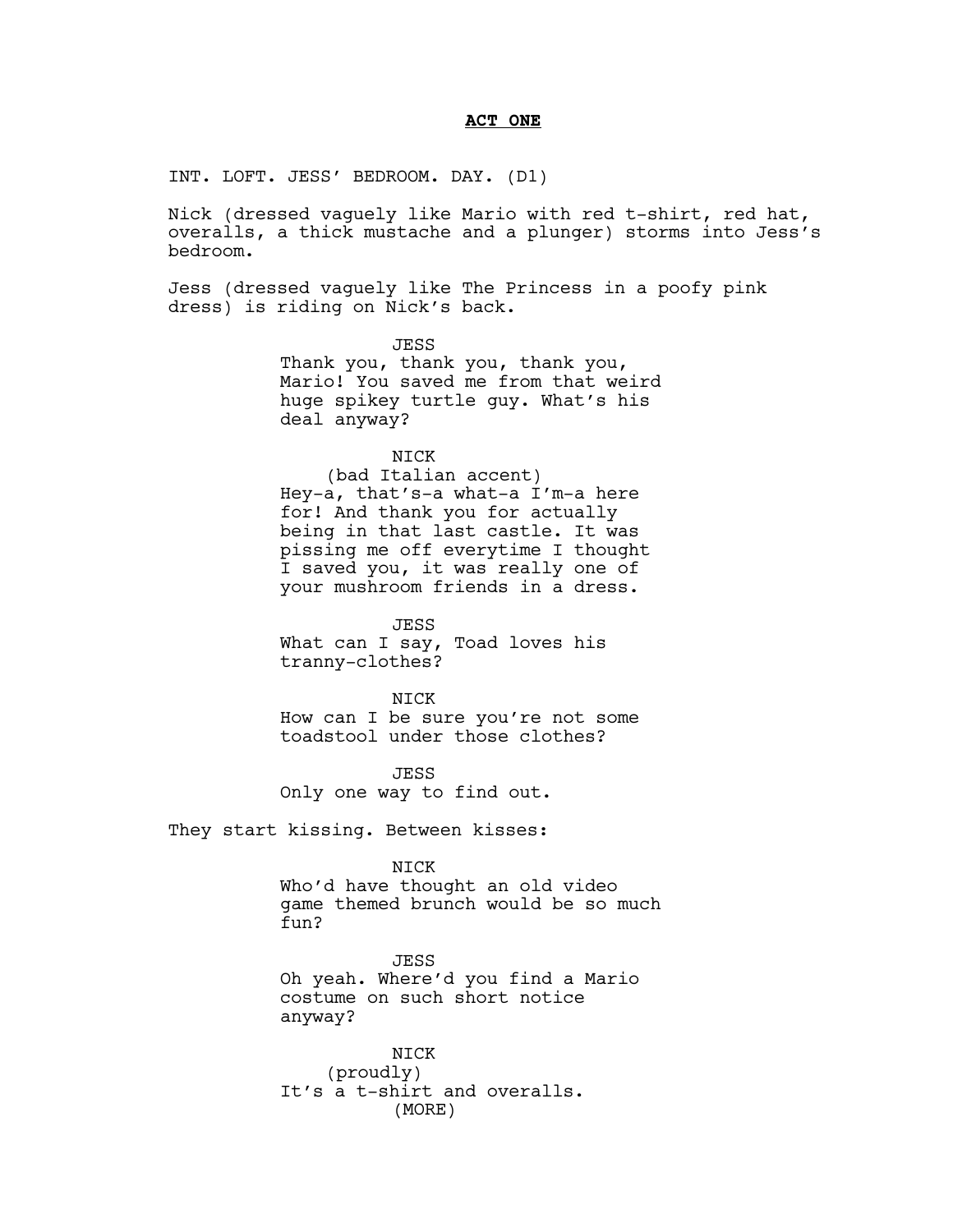It's one set of clothes I actually already have. JESS (re: her poofy dressa little less proud) Yeah, me too. NICK All I had to do was buy this mustache. And this plunger. JESS Yeah, thanks for not using the one in the bathroom. NICK There's one in the bathroom? Jess turns on the flirting. She tosses Nick's plunger aside. JESS Now, why don't you get rid of the rubber? And let's take things to the next level. **NTCK** Are you saying what I think you're saying? JESS Oh yeah, Mr. Plumber. Let's Level Up. NICK You really want to Level Up? **JESS** Let's do it. They make out furiously, and fall into the bed. INT. LOFT. JESS' BEDROOM. A LITTLE WHILE LATER. (D1) Jess and Nick are naked and heaving in bed. JESS Not bad, Miller. Not bad at all. Something about that time... felt especially good. NICK (CONT'D)

NICK That's The Caveman for you.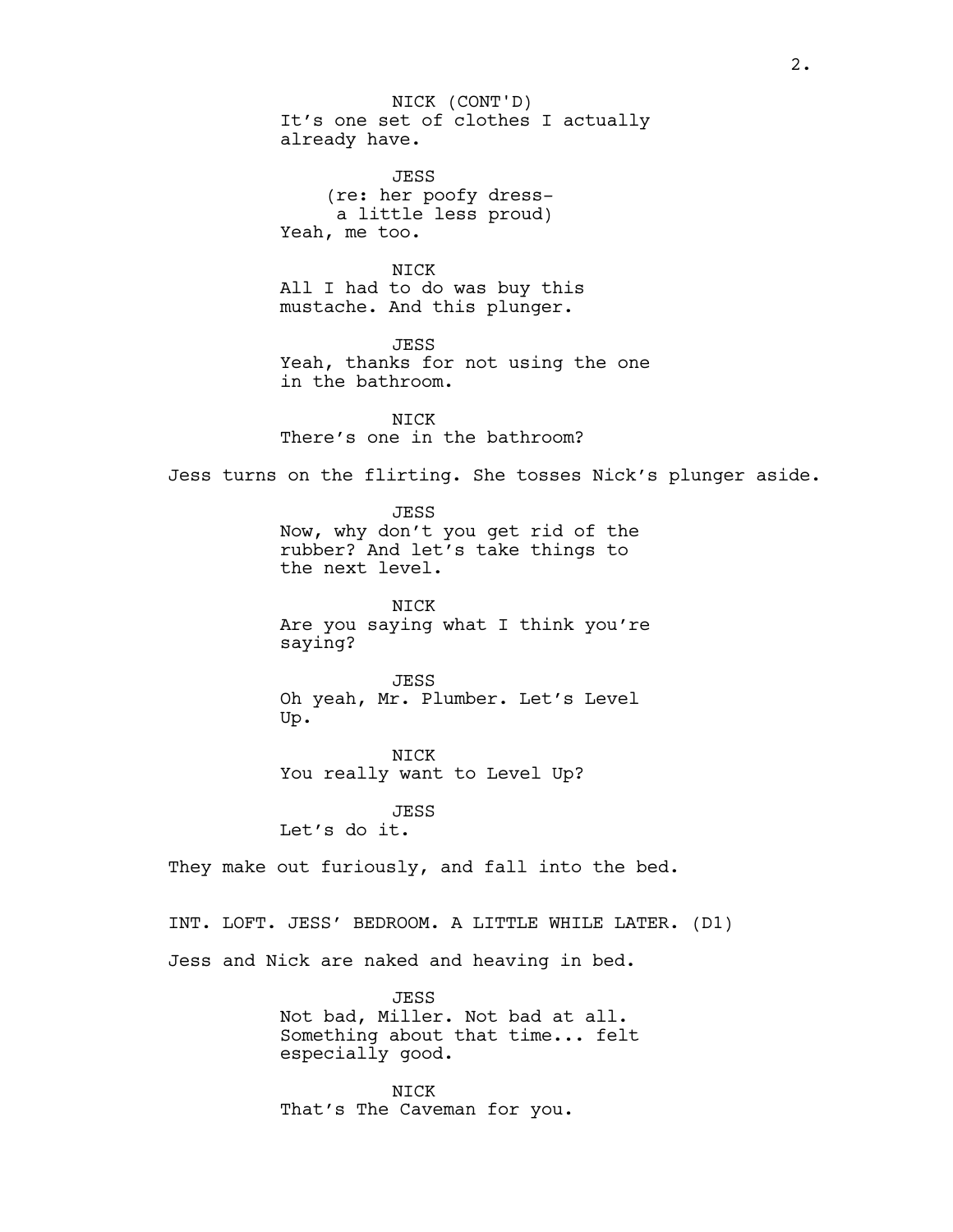**JESS** Come on, you've gotten a little hairy around your elbows, but I wouldn't say caveman. NICK No, I mean, when you're going all natural. Au naturale. Wait... Do I have hairy elbows? Nick checks out his elbows. Jess is confused. **JESS** Nick, what do you mean "Au naturale"? The Caveman? Suddenly, she gets it. She looks under the sheets. JESS (CONT'D) Nick! Where is it?! Where's the "candy wrapper"?! NICK I didn't use one. JESS What the f---?! **SMASH TO MAIN TITLES.** INT. LOFT. JESS' BEDROOM. A LITTLE WHILE LATER. (D1) Jess is quickly pulling on clothes.

Nick is also dressing as he tries to calm her down.

NICK Jess, what's the big deal? I thought you wanted to take this to the next level. Level Up.

JESS We were making Mario Brothers jokes! And I didn't want to tell you to "Lay Some Pipe." Gross.

NICK Oh, that makes more sense.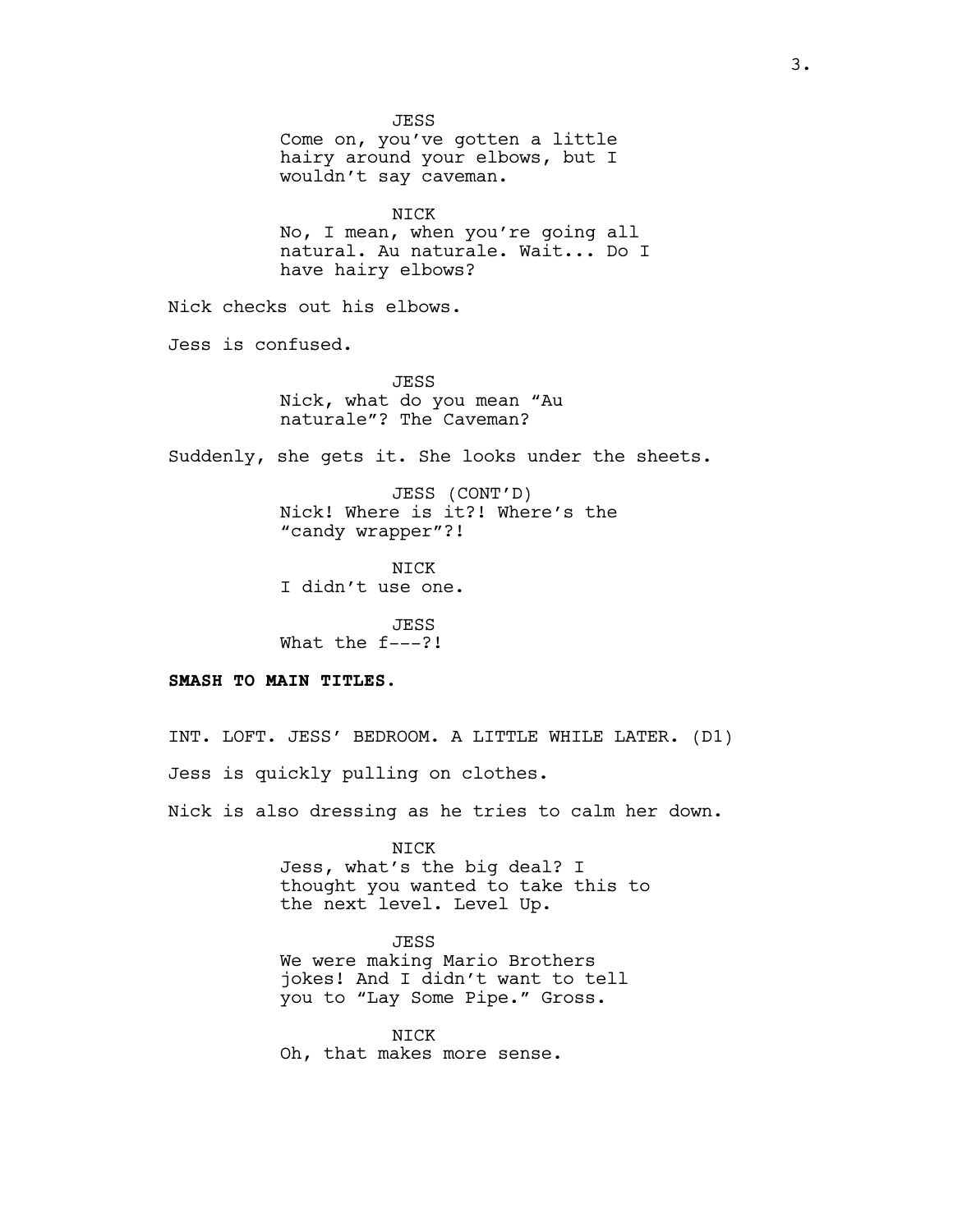**JESS** I wasn't talking about making a...  $B-A-B-Y$ .

NICK Jess, who're you spelling for? There's not an actual baby here.

JESS

Well, now there could be!

NICK

No, there couldn't. Jess, if there was a chance of making a baby, do really you think I would go Force Field Down?

JESS

Why do you have so many names for it? Force Field Down? Au Naturale? Caveman?

**NTCK** Sans Snake Skin.

JESS I wasn't trying to figure out what else you had in your repetoire!

NICK

Jess, relax. You're like the most careful girl ever about taking your birth control on time.

INT. LOFT. LIVING ROOM. FLASHBACK

Jess, Nick, Schmidt, and Winston are watching a movie in the living room.

> T.V. SCREEN (O.S.) I never knew me, until I knew that you know me like no one else knows me.

JESS Oh, oh, oh, this is my favorite part! Here it comes!

Beep, beep, beep! An ALARM goes off on her phone.

Jess leaps up off the couch.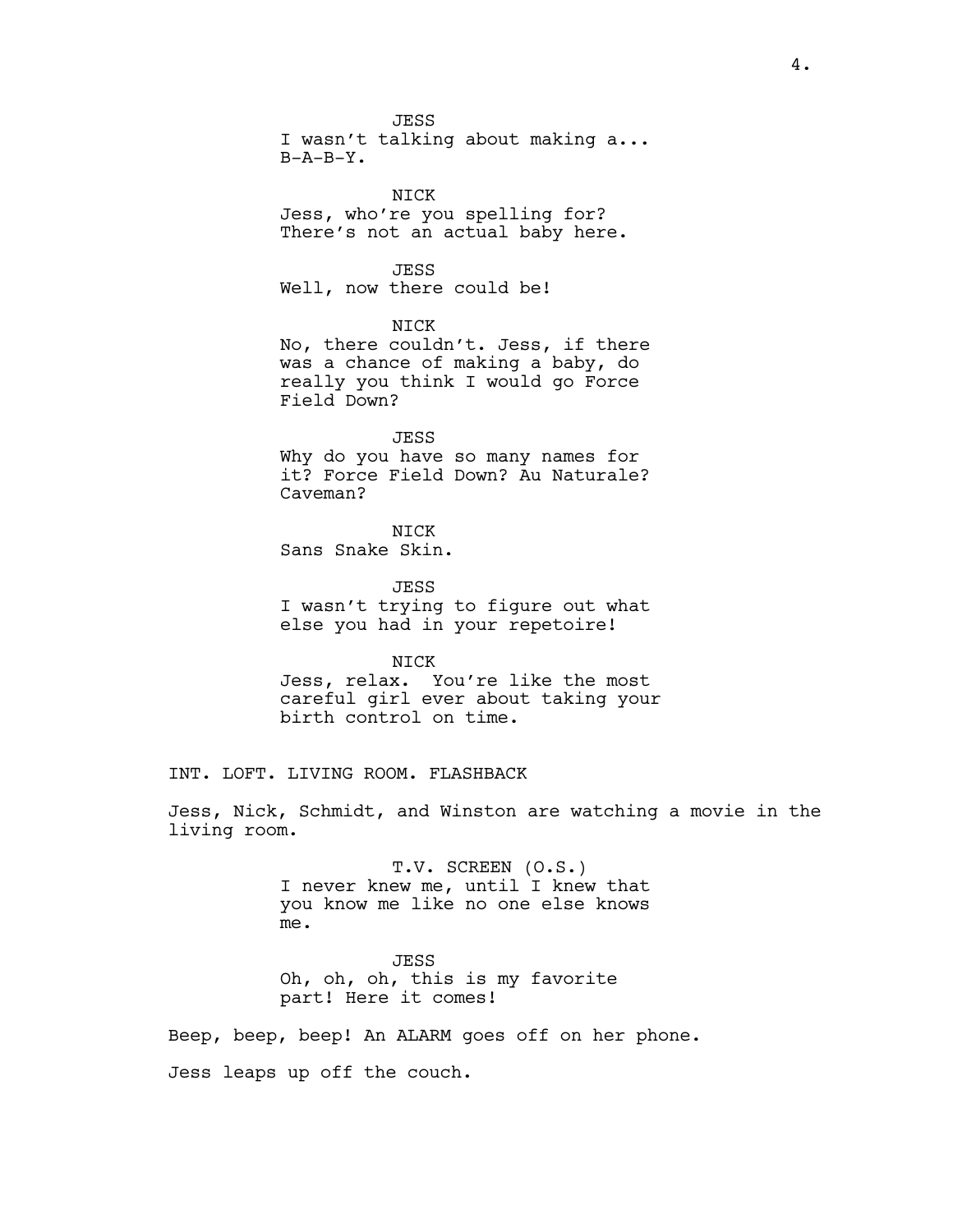JESS (CONT'D) Oh snit! I almost forgot!

# SCHMIDT Almost forgot what? Are you okay?

Jess stiff arms Schmidt literally knocking him over the couch.

> JESS Out of my way, Schmidt! I've got to BRUSH MY TEETH!

And she sprints out of the room.

BACK TO PRESENT: (D1)

NICK

We figured out that you didn't really have to brush your teeth at exactly 10:30 every morning. It only took us a couple of months. And Cece explained it.

**JESS** 

Okay, but still... why'd you have to take the risk? This is kind of irresponsible even for you, Nick Miller.

NICK

Jess, this was about becoming even more intimate. Taking things to the next level with us.

**JESS** That's what you think is "taking things to the next level"? Next time, let's take a weekend trip together.

NICK Noted. The Next Level means something different for you.

JESS Wait... Does that mean...? You've dropped the plunger for other girls?

Nick shrugs reluctantly. Jess shudders.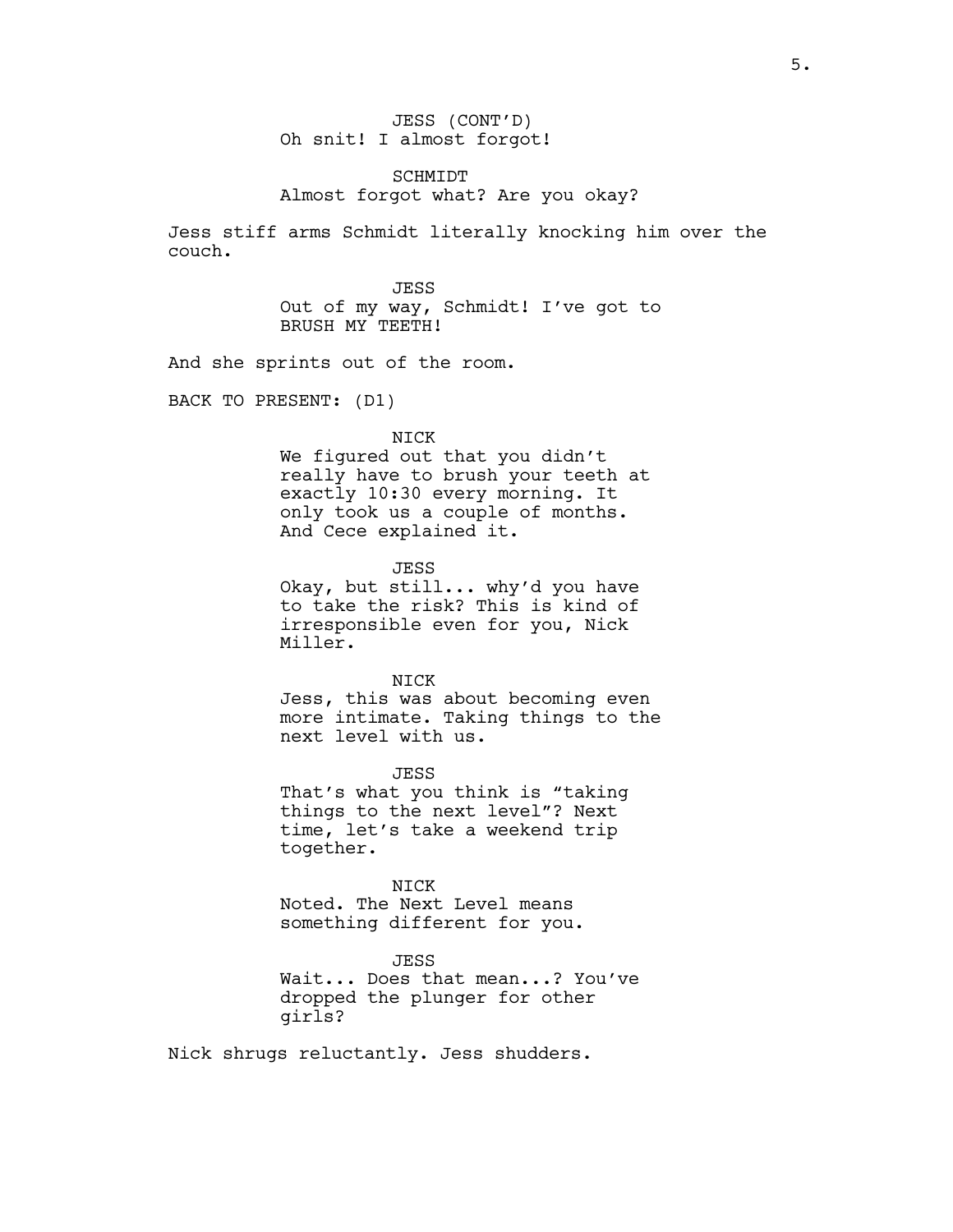NICK Jess, you know I've slept with 8 women. And it doesn't bother you, right? JESS No! NICK But it does bother you that I've slept with some of them... Sans Snake Skin? **JESS** Yes! How many? NICK 4. JESS Times or girls? NICK Girls. JESS Including me? NICK Let's not get hung up on numbers here. Jess has heard enough and storms out of the room. INT. LOFT. LIVING ROOM. DAY (D1) \*\*\*\*\*\*\*\*\*\*\*\*\*\*STILL TO BE WRITTEN\*\*\*\*\*\*\*\*\*\*\*\*\*\*\* WINSTON is in the living room doing something.

Jess comes out, has a weird look on her face, and makes an awkward exit.

Nick comes out and tries to cover for her. He does a bad job.

\*\*\*\*\*\*\*\*\*\*\*\*\*\*\*\*

WINSTON Whoa! Too much information, my friend. But High Five.

Nick and Winston hi-five.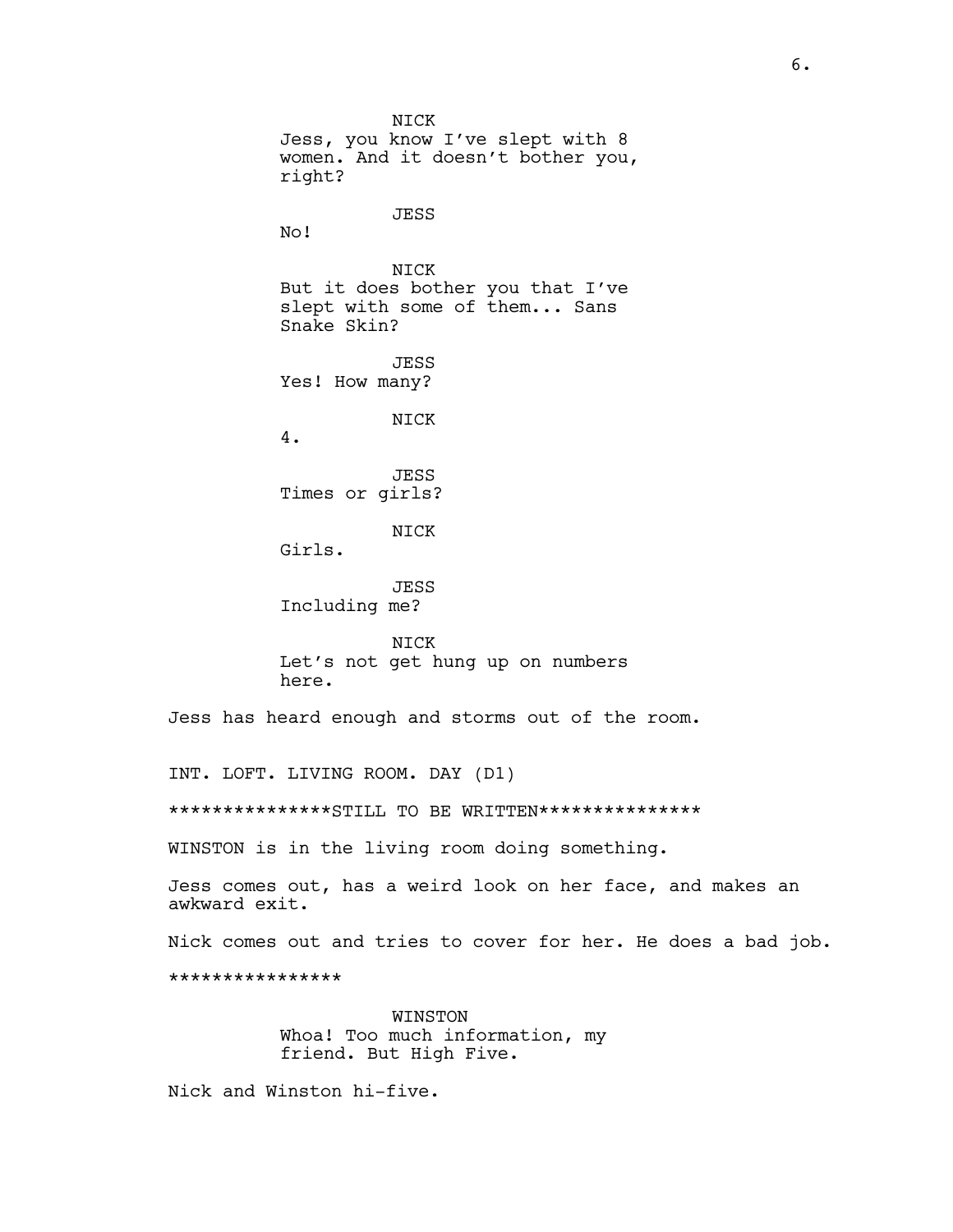**NTCK** Man, that's a good High Five.

EXT. OUTDOOR RESTAURANT. PATIO. DAY (D1) SCHMIDT is sitting down at a table with CECE and ELIZABETH. He's reading off of note cards.

> SCHMIDT "First of all, I'd like to thank you both for meeting me here today."

ELIZABETH Schmidt, we know this is a tough.

CECE But we've all got to talk about-

Schmidt holds up a finger.

SCHMIDT Just let me get through my opening statements. (reading) "Sir Robert Frost spoke of two paths diverged in a yellow wood..."

ELIZABETH Oh for the love of-

Elizabeth grabs Schmidt's note cards out of his hand.

SCHMIDT Hey, those are numerically and color coded!

#### CECE

Schmidt, we need to really talk about this. You tried to sabotage my wedding. Before I sabotaged my wedding. So there's clearly some stuff still between us.

# ELIZABETH

And I was pretty sure there was something between us. Or does eating two extra large Meat Lover's pizzas together mean nothing to you anymore?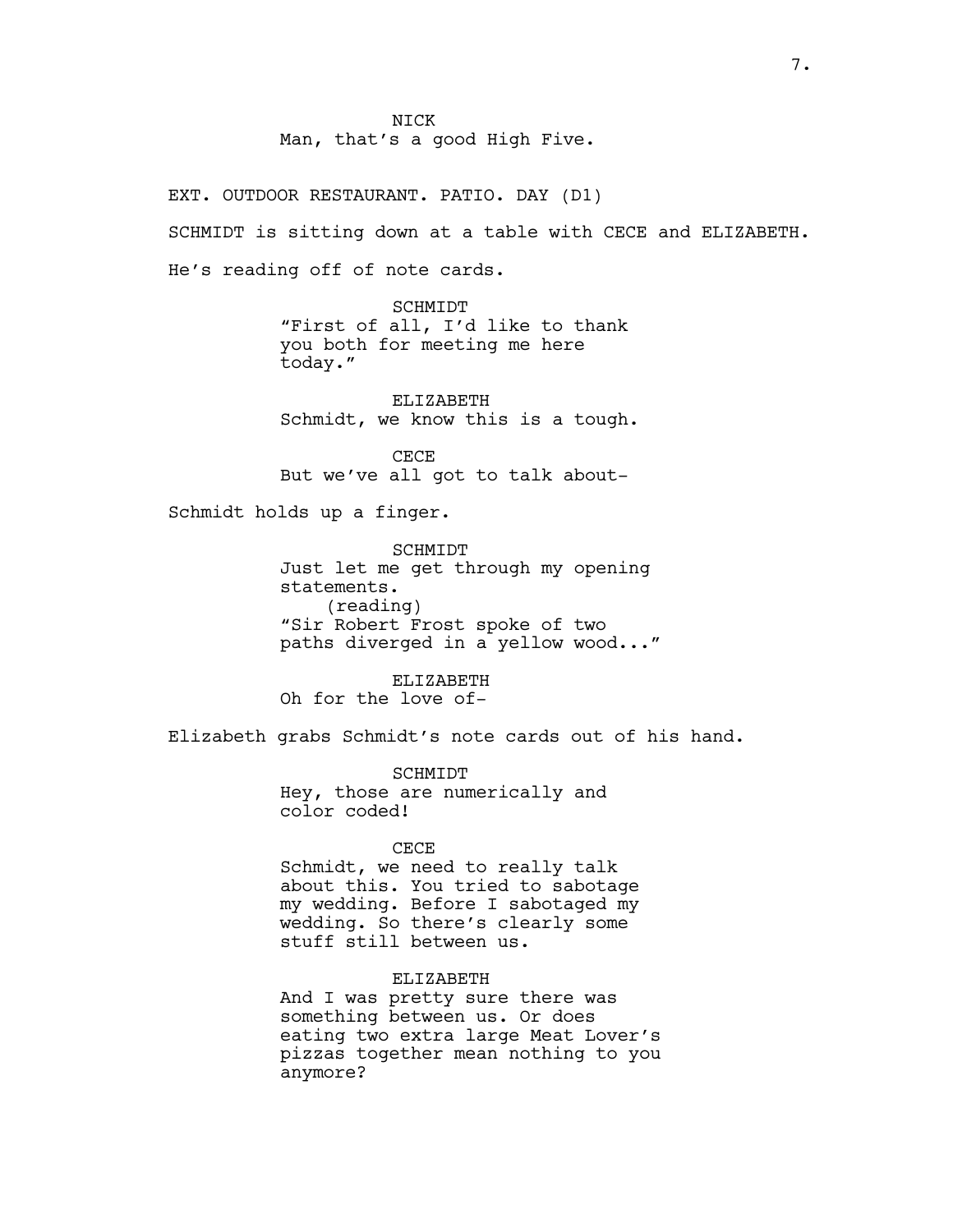SCHMIDT

It does! (to Cece) And there is still stuff. (to both of them) You're both amazing. I've really done a lot of soul searching. Lots of Bikram Yoga. And I think I know what I want.

Both Cece and Elizabeth brace for the worst.

Schmidt picks up his note cards again.

SCHMIDT (CONT'D) After careful thought- I've devised a series of tests with which I can judge you both using an impartial scoring system.

CECE & ELIZABETH

Ugh!

Elizabeth and Cece have heard enough. They both get up from the table.

#### SCHMIDT

Wait! We can skip the tantric stylings, and just go into the astrological compatibilities and discussions of Greek philosophies of love!

# ELIZABETH

Schmidt, I was happy before you came back into my life. And now you're making it really hard.

#### CECE

You have no idea how tough it is on this side of things. How hard it can be to be a women. Try thinking about it from our side for once.

Cece and Elizabeth leave.

Schmidt has a sudden realization.

SCHMIDT I need to think like a woman. I need to get in touch with my feminine side!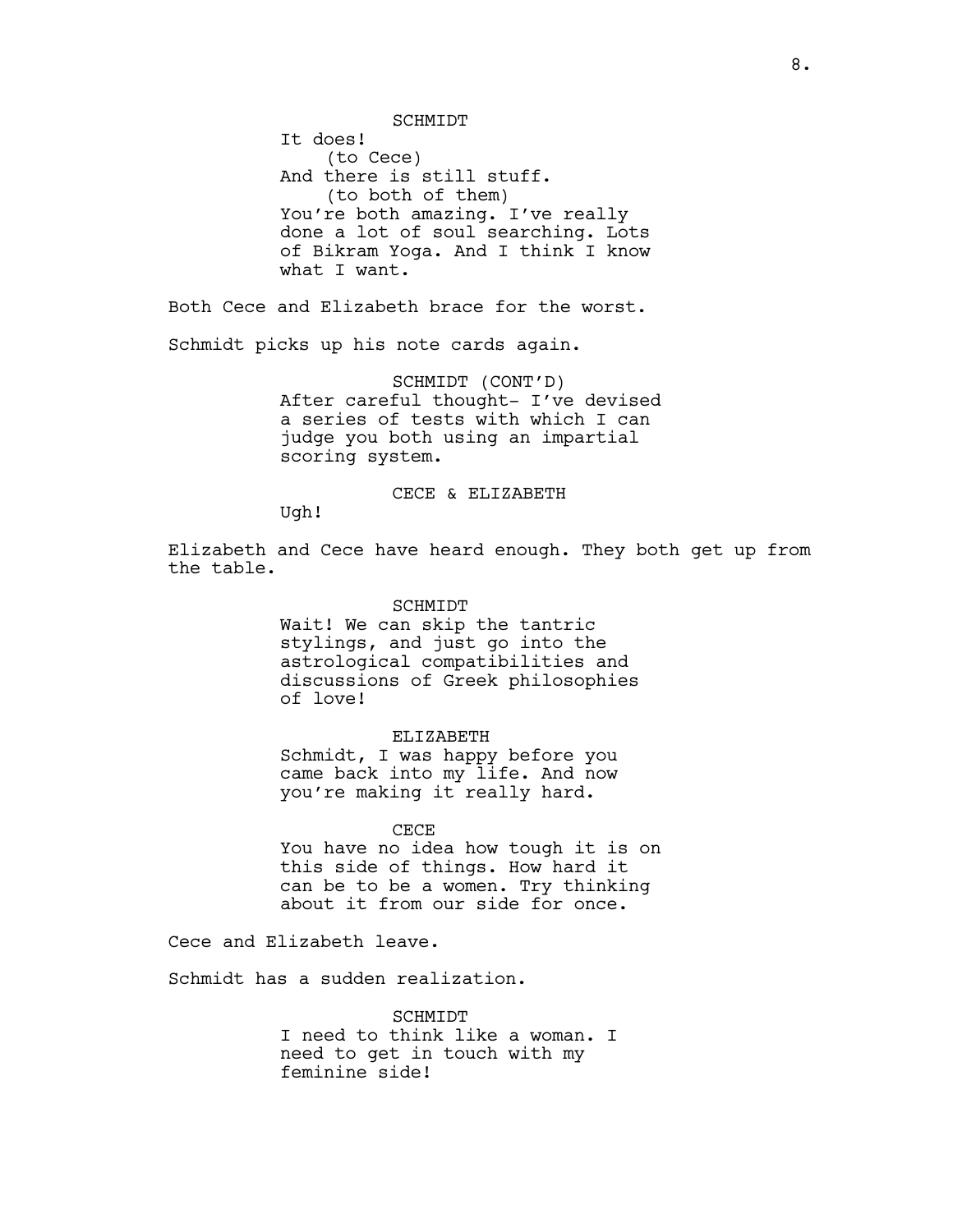INT. LOFT. DAY. (D1)

Nick and Winston are exchanging hi-fives.

NICK That's amazing! It's like perfect contact, tone, strength everytime!

WINSTON That's years of team sports for you. I've got it mastered.

They hi-five again.

NICK My self-esteem feels higher. I feel more handsome. Taller.

WINSTON You're not any taller.

NICK Yeah, but I feel like a man!

Schmidt enters.

SCHMIDT Guys, I need your help to feel like a woman.

NICK & WINSTON

SCHMIDT

I met with Cece and Elizabeth at Le Beaujolie Cafe over spinach and egg white omlettes to try and work through our feelings. And I realized I'm too masculine.

# WINSTON

You?

Not it!

SCHMIDT Winston, please. I need help to touch my inner little girl.

NICK I'd start by never saying it like that again. And anyway, I'm no help. I really screwed up with Jess earlier.

Schmidt strokes Nick's cheek.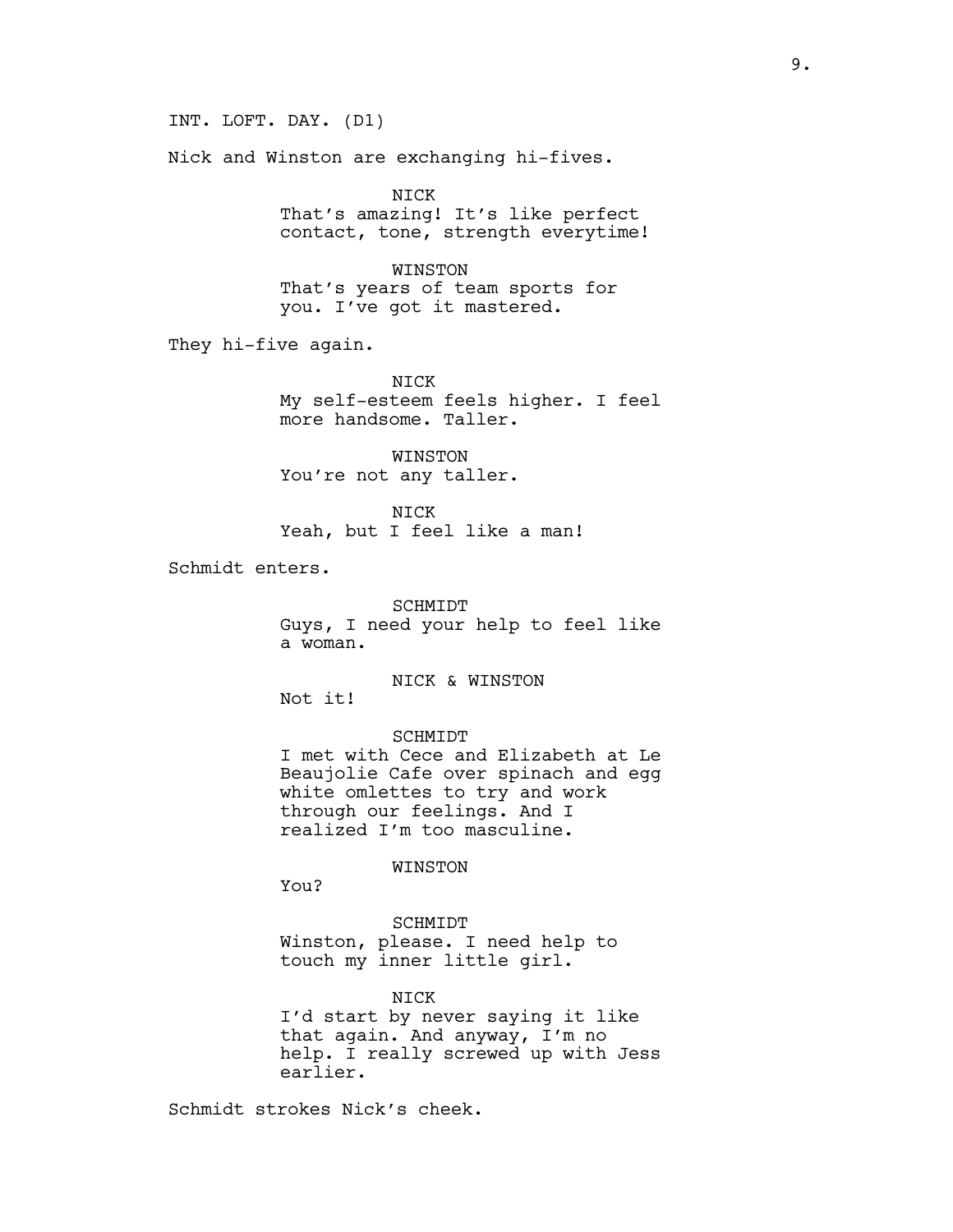**SCHMIDT** We're two of a kind aren't we, Nicholas? Unlucky in love. NICK Yeah. But, please, don't touch me like that. Winston's heard enough. He jumps to his feet. WINSTON You two ought to be ashamed of yourselves! (re: Nick) Boo hoo, me and my new girlfriend are having so much sex, that I misread her signs. (re: Schmidt) Wah, wah, I've got two women fighting over me. (beat) What about Winston, huh? My girlfriend's out of town for weeks at a time. What about my needs, huh? What about my needs?! NICK I'll give you a hi-five. WINSTON You're just a hi-five amateur. You can't satisfy me. (beat) I need to get some fresh air. Winston leaves.

Schmidt turns to Nick.

SCHMIDT You wanna get mani-pedis with me?

He just gets up and heads for his room.

NICK I'm not going to help you get in touch with your feminine side!

And he slams his door shut.

SCHMIDT That wasn't even a girlie thing. That was just to clear my head.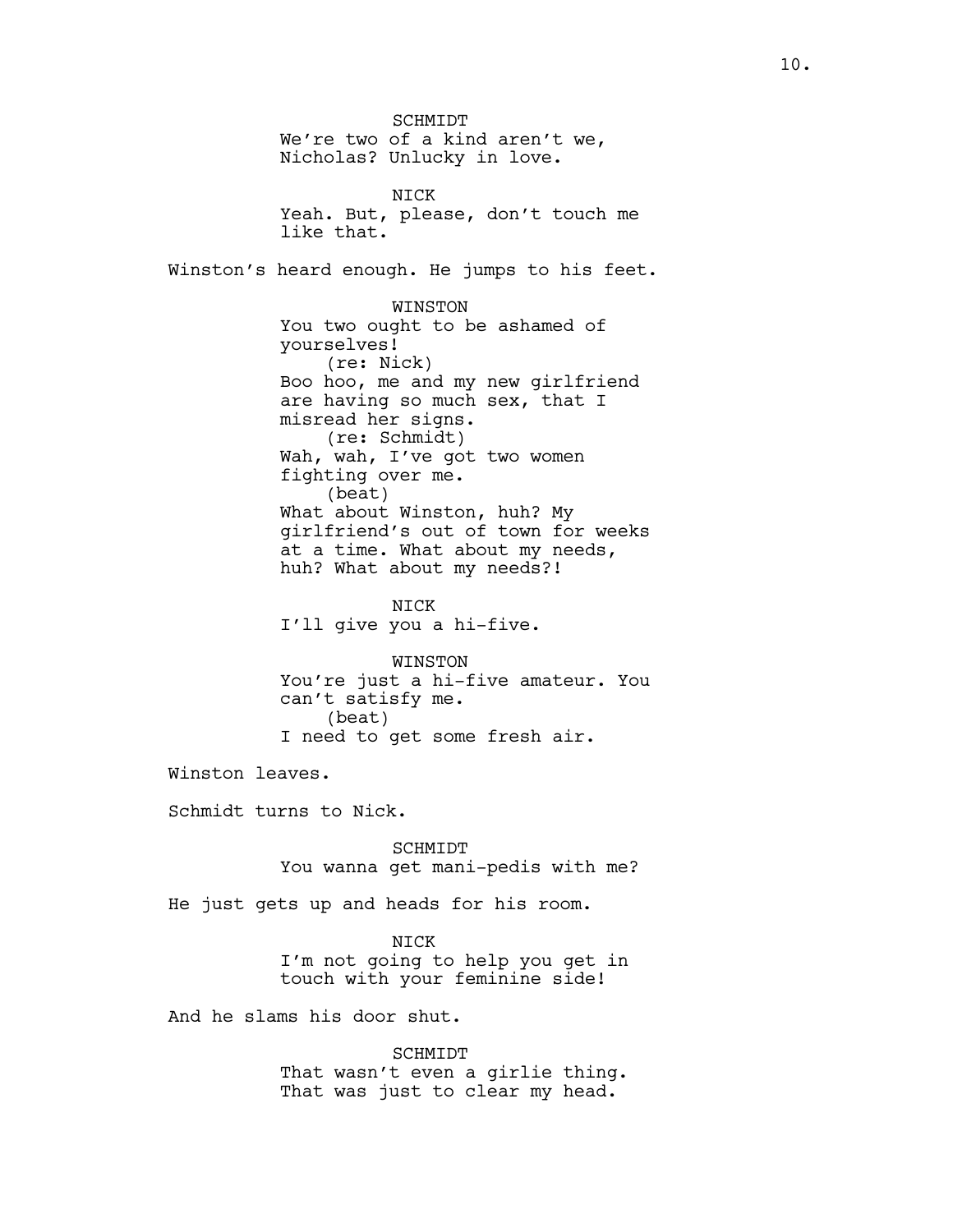INT. BAR. DAY. (D1)

Jess has met up with Cece at the bar. Cece is offering Jess a drink. But Jess pushes it away.

> JESS I'm not sure if I should. Just in case, you know...

CECE Jess, you managed to take your birth control at exactly 10:30 even the one time we were stranded in the woods for four days without watches or cell phones. You're not pregnant.

Jess takes the drink.

**JESS** You know, when I was driving over here, I actually called Dr. Sadie.

CECE Oh god. If anyone knows about being pregnant and crazy, it's her. What'd she say?

JESS It was awkward.

INT. DOCTOR'S OFFICE. FLASHBACK. (D1)

DR. SADIE (pregnant and as big as a house) flirtatiously talks on the phone to Jess.

> DR. SADIE You know, Jess, I can examine you, if you want. But it'll be mostly pleasure, if you know what I'm saying? Just kidding. Unless you really want to. Forget I said that. My hormones are all over the place.

BACK TO SCENE: (D1)

Jess is tipping back her drink.

CECE I don't understand why you're freaking out so much over this.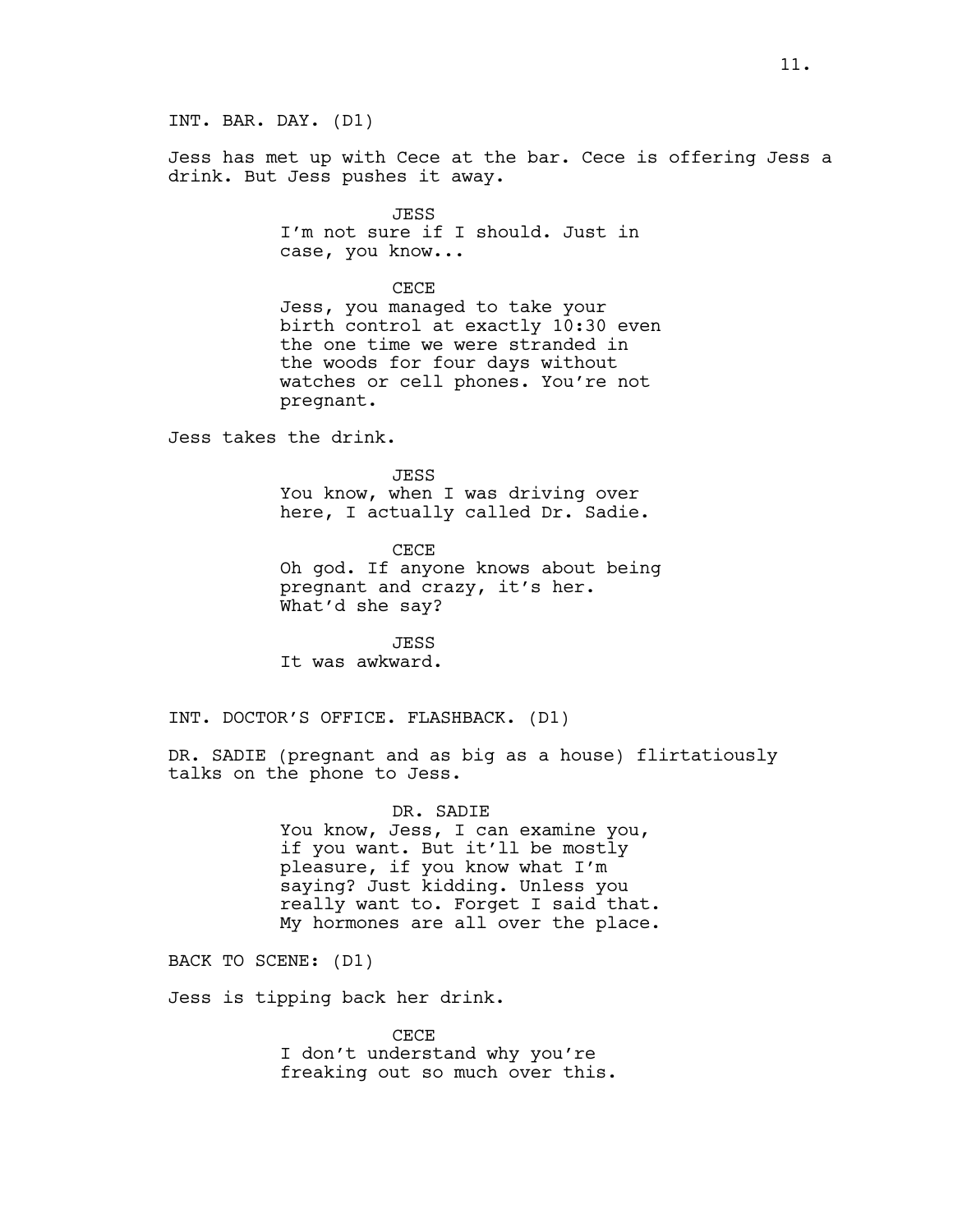JESS It just threw me, you know. Have you ever... done The Caveman? CECE The Caveman? JESS That's what Nick called it. CECE The Caveman? **JESS** Fine. Au Naturale? Force Field Down? Sans Snake Skin? CECE Why do you have so many names for it? JESS I know, right?! CECE I've never done it. I use double protection every time. I'm Indian. We're super fertile. Over a billion served. And I didn't want a little Schmidt running around. Jess falls silent. Then finally: JESS I'm not sure I'd want a little Nick Miller running around. I need another drink. END OF ACT 1 ACT 2 INT. BAR. DAY. (D1) Jess is on her cell phone. A drink is in her other hand. JESS (on the phone) Hey, Nick.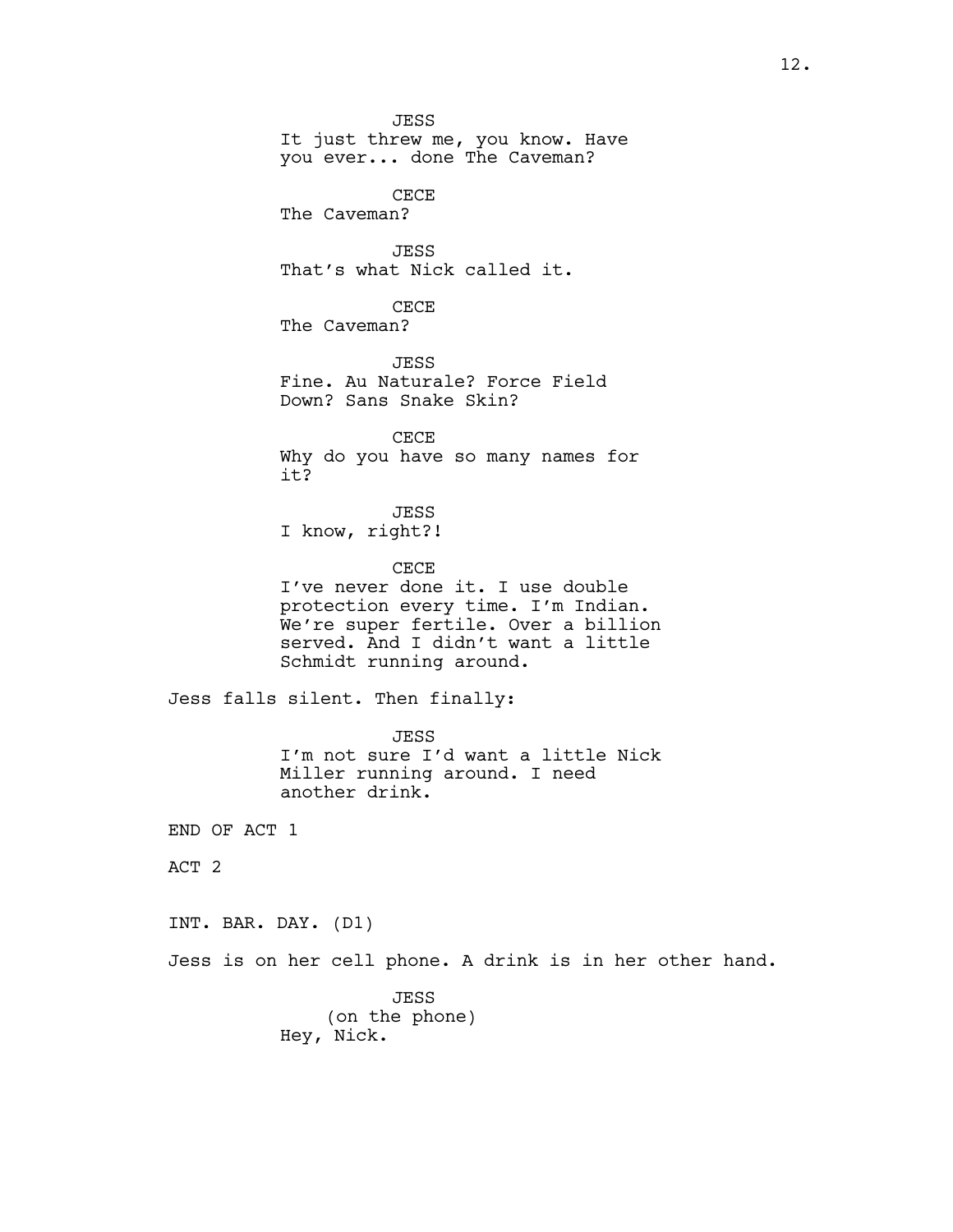INT. BAR / NICK'S BEDROOM. INTERCUT (D1)

Nick is talking on his phone in his bedroom.

NICK

Jess! I've been wanting to call you. But you know how I can only take incoming calls. Because my screen is covered in duct tape.

#### JESS

Yeah, it's cool. I just wanted to call and apologize about that blowup before.

She looks to Cece. Cece gives a "Thumbs Up."

JESS (CONT'D) I've had some time to think about it. And a drink or two. And really it's no big deal.

NICK

Right? It's just the Plastic-Free Slip 'n Slide.

JESS No more names for it, Nick.

NICK

Sorry.

JESS I realize it was meant to be a sweet and significant gesture.

NICK Most other girls like it.

JESS Again. Don't dig yourself into a hole.

NICK Again. Sorry.

#### JESS

I just freaked for a second at the thought of you being a father. And how horrible you'd be at it. But, then I was like, what am I worrying about. I'm not gonna let that happen!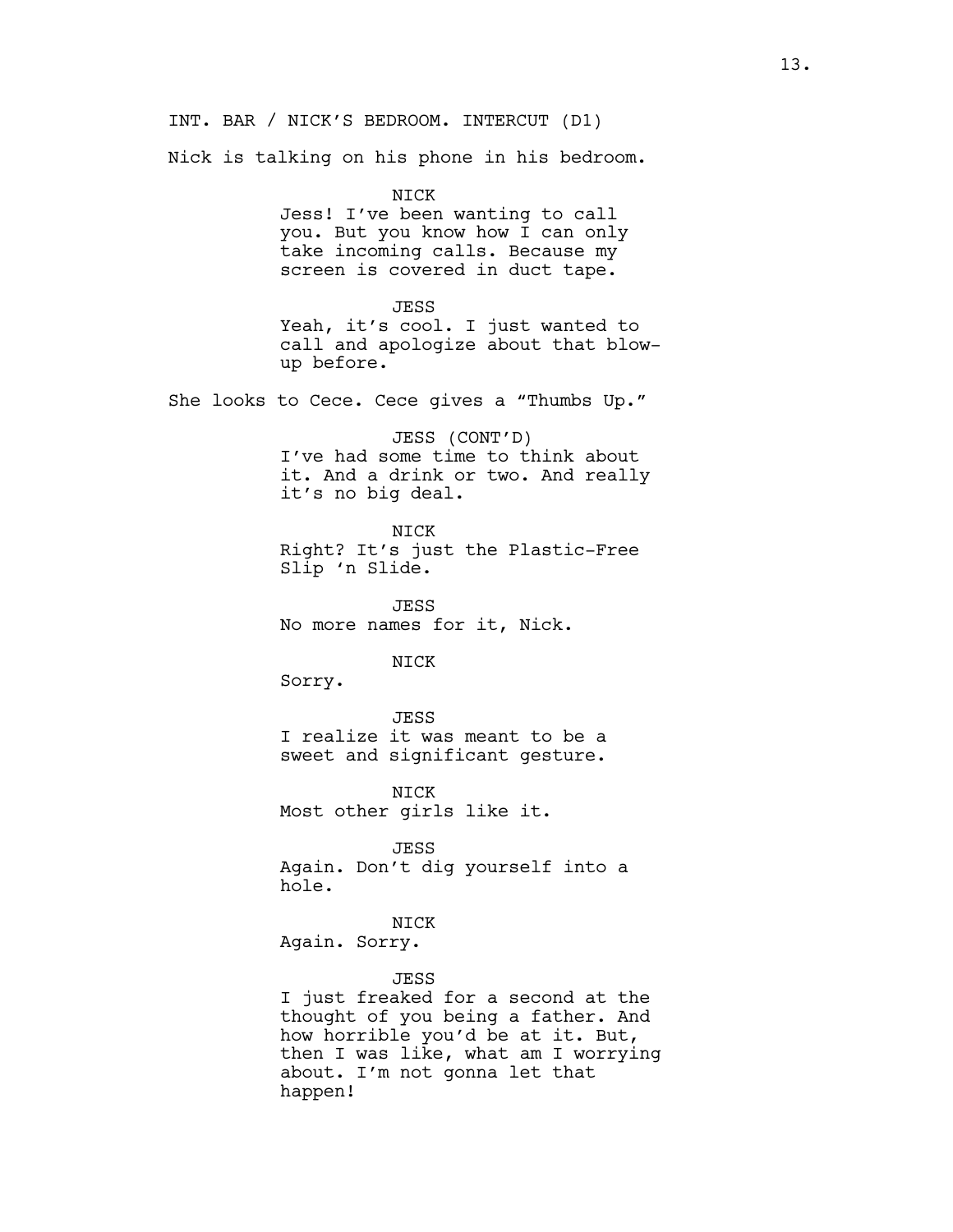**NTCK** Wait... What?!

She looks to Cece who's eyes have gone wide. Jess instantly realizes she's said something wrong.

> JESS Uh... Nevermind. You'd be a great father. I'd love to have babies with you.

NICK Wait! WHAT?!

JESS One day! Not now! You'd be terrible now! I mean, you'd be fine, but... I'm going through a tunnel... Bbbbkkkkksssttt...

And she hangs up quickly.

JESS (CONT'D) (to Cece) Never let me do that again after three drinks!

INT. LOFT. NICK'S BEDROOM. DAY. (D1)

Nick hangs up the phone.

NICK What's she talking about? I could be a dad. Not that I want to be!

Suddenly, he panics and quickly knocks on his wood dresser.

The dresser cracks and tips over.

NICK (CONT'D) Okay, that was a sign that I shouldn't be a dad. But I could be. I'd be okay. I'd just...

He takes a pillow off his bed and puts it against the corner of the dresser.

> NICK (CONT'D) Baby-proof.

He puts a bulky sweatshirt on a sharp corner of a side table.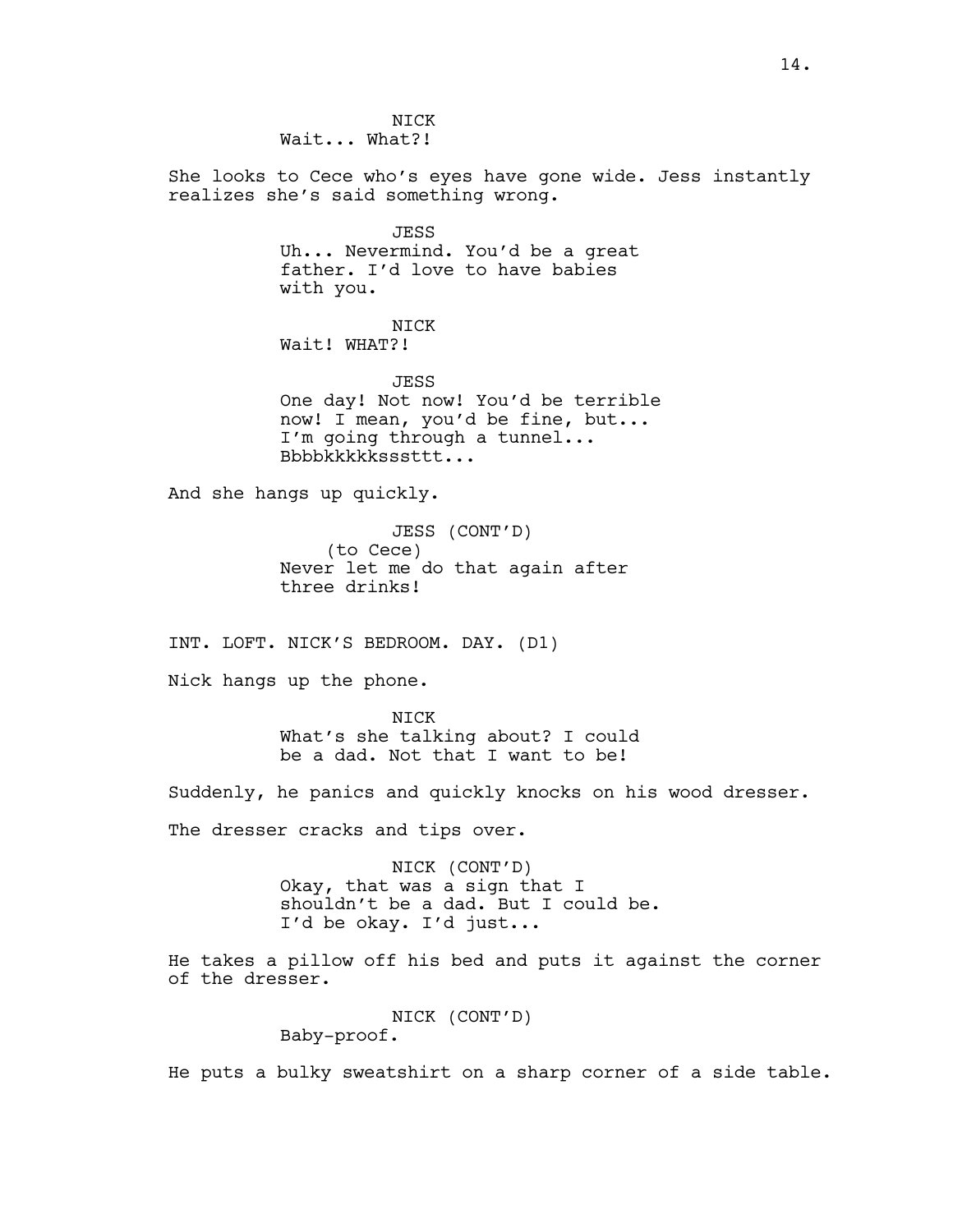NICK (CONT'D) Baby-proof. He grabs a roll of duct tape. NICK (CONT'D) I'll show Jess who could be a good dad. EXT. PARK. BASKETBALL COURT. DAY (D1) Winston is outside shooting some hoops. He sinks a basket. WINSTON And Winston has just won the game! Yes! Winston, Winston, Winston! He turns to see a 5 year old KID staring at him in awe. WINSTON (CONT'D) Hey, Kid. KID That was cool. WINSTON Thanks, buddy. Put it there. Winston puts out his hand for a High Five. The Kid Hi Fives Winston, and The Kid smiles ear-to-ear. **KTD** Whoa! I feel so tall! WINSTON Yeah, I have that effect on people. KID Can I have another? WINSTON Course, little man! Winston gives the Kid another Hi Five. The Kid is loving it. Winston plays up the Hi Five. WINSTON (CONT'D) Aaaaah! Wow! You sure you don't have super strength? Give me one more.

15.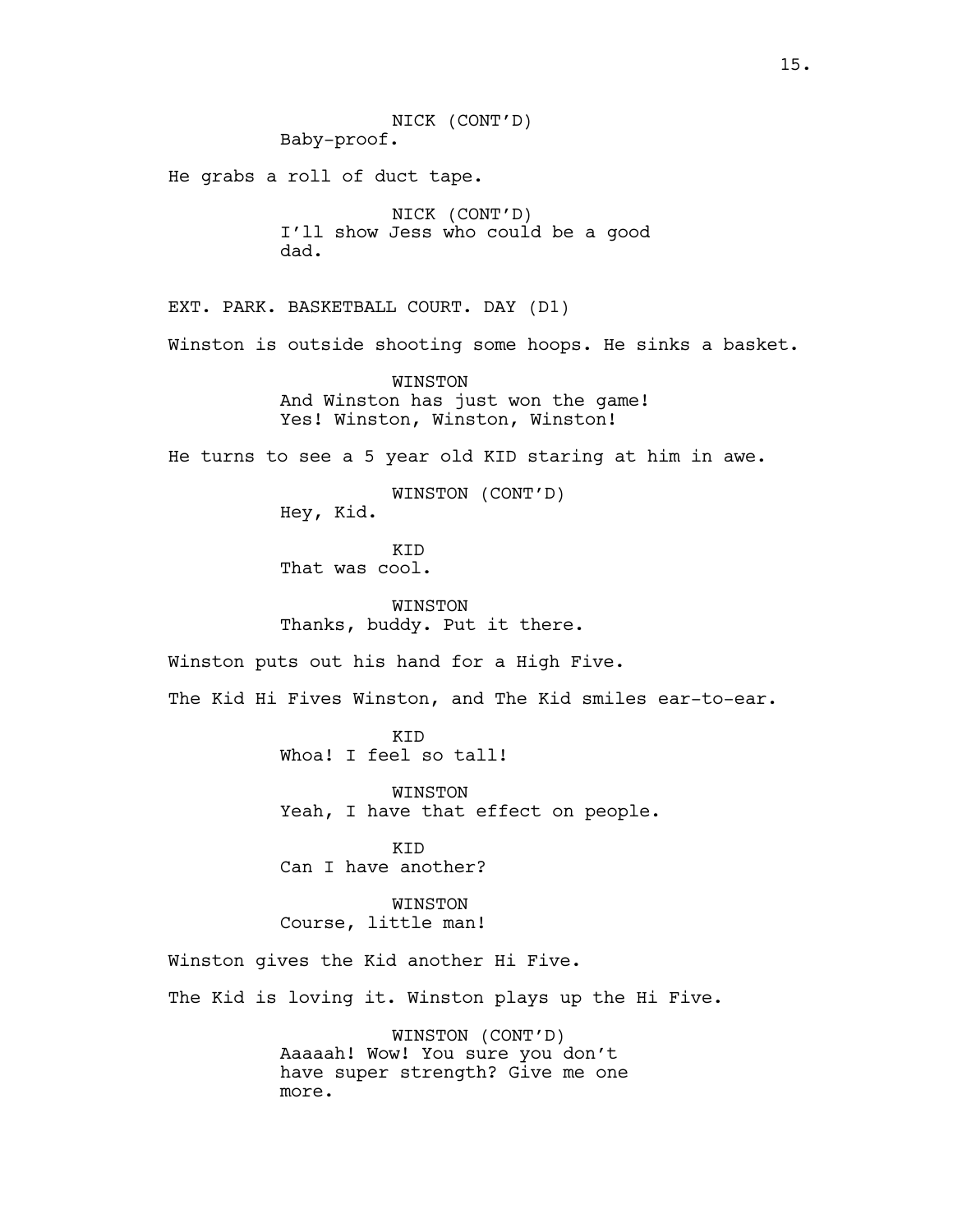The Kid smiles, laughs, and gives Winston another Hi Five. Winston is pleased, until:

He turns to see KID #2.

 $KID$  #2 Can I have a Five too?

WINSTON Of course, buddy!

Winston gives Kid #2 a Five.

Then he notices two more KIDS have shown up.

Winston happily gives each of the kids a Hi Five, then notices with mounting horror-

A small horde of children is converging on Winston looking for Hi Fives.

INT. LOFT. NICK'S BEDROOM. DAY. (D1)

Nick has finished duct-taping up his room.

Several pillows, blankets, and sweatshirts and pants have been duct taped to every corner in the room.

> NICK I got this. (beat) But if I really want to impress her...

He looks at the roll of duct tape. Still a bunch left.

NICK (CONT'D) ...The living room.

INT. LOFT. LIVING ROOM. DAY (D1)

Nick comes out of his room and finds:

Schmidt wearing a skin-tight leotard and ballet shoes.

At first, Schmidt seems embarrassed until:

T.V. SCREEN (O.S.) Go, Billy!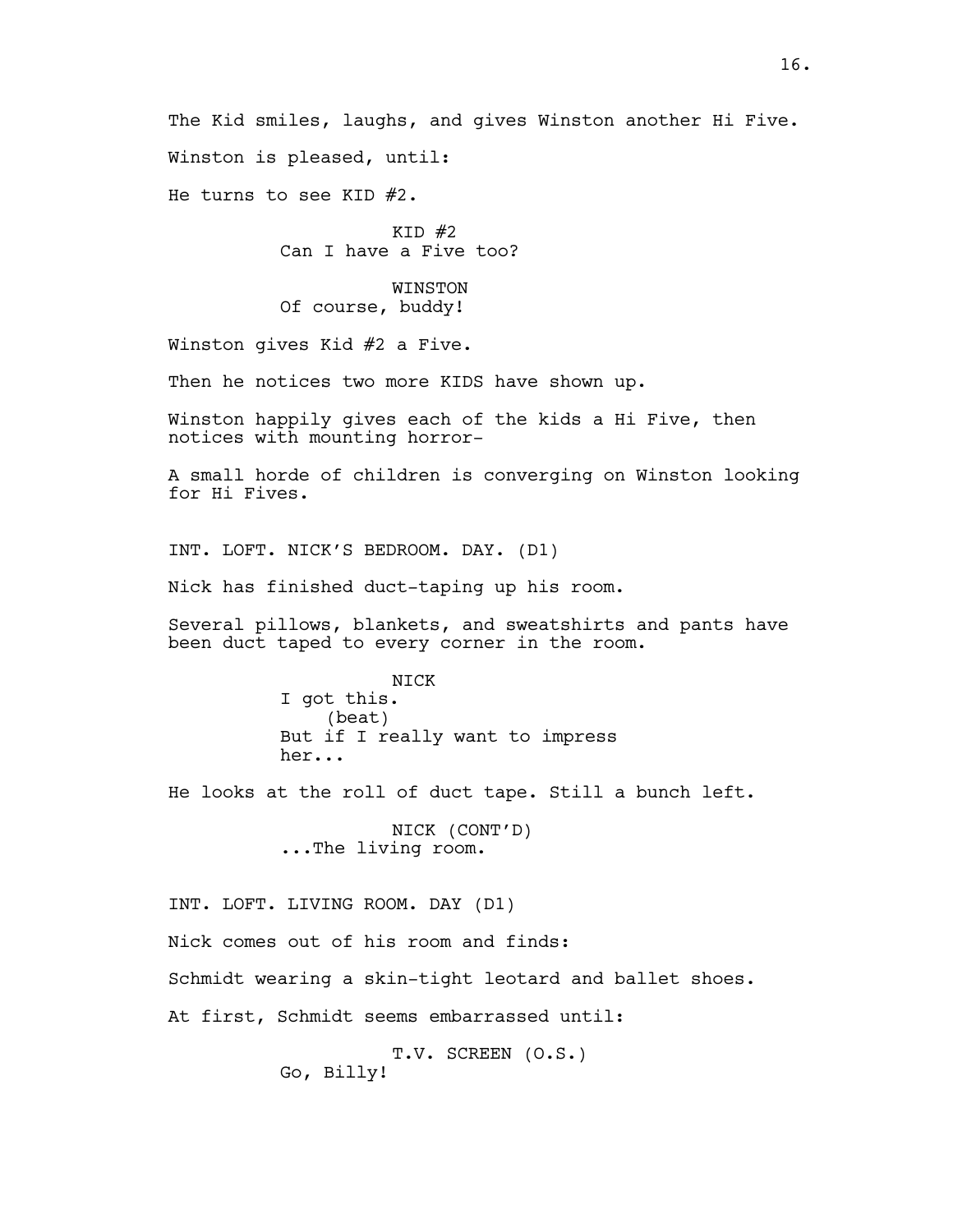So Schmidt half-passionately/half-defiantly dances a bizarre, hilarious ballet dance, as music from "Billy Eliot" plays from the T.V.

After 30 seconds or so:

NICK

Okay! Stop! Stop it! What is wrong with you?

SCHMIDT

I'm embracing my inner "Billy Eliot." I've got to feel the music. Feel the rhythm. And just dance.

NICK So you decided to buy a leotard?

#### SCHMIDT

This old thing? I've owned it for years. It's a 100% lycra sweatmanaging, muscle-toning undersuit.

NICK To be fair, it is giving you an extra lift. You look vibrant.

#### SCHMIDT

I feel so alive, Nick. I'm finally able to put aside some of my ultramasculinity.

NICK

You?

#### SCHMIDT

Very funny, Nicholas. But I'm not going to let my femininity be judged by someone who doesn't understand the difference between a Sashay and a Plie.

NICK You're proving my point here, Schmidt.

#### SCHMIDT

Nick, I need your help. I'm discovering a new side of myself. But right now, it's just fantasy. I need a partner to make it reality.

NICK

So you're asking me to...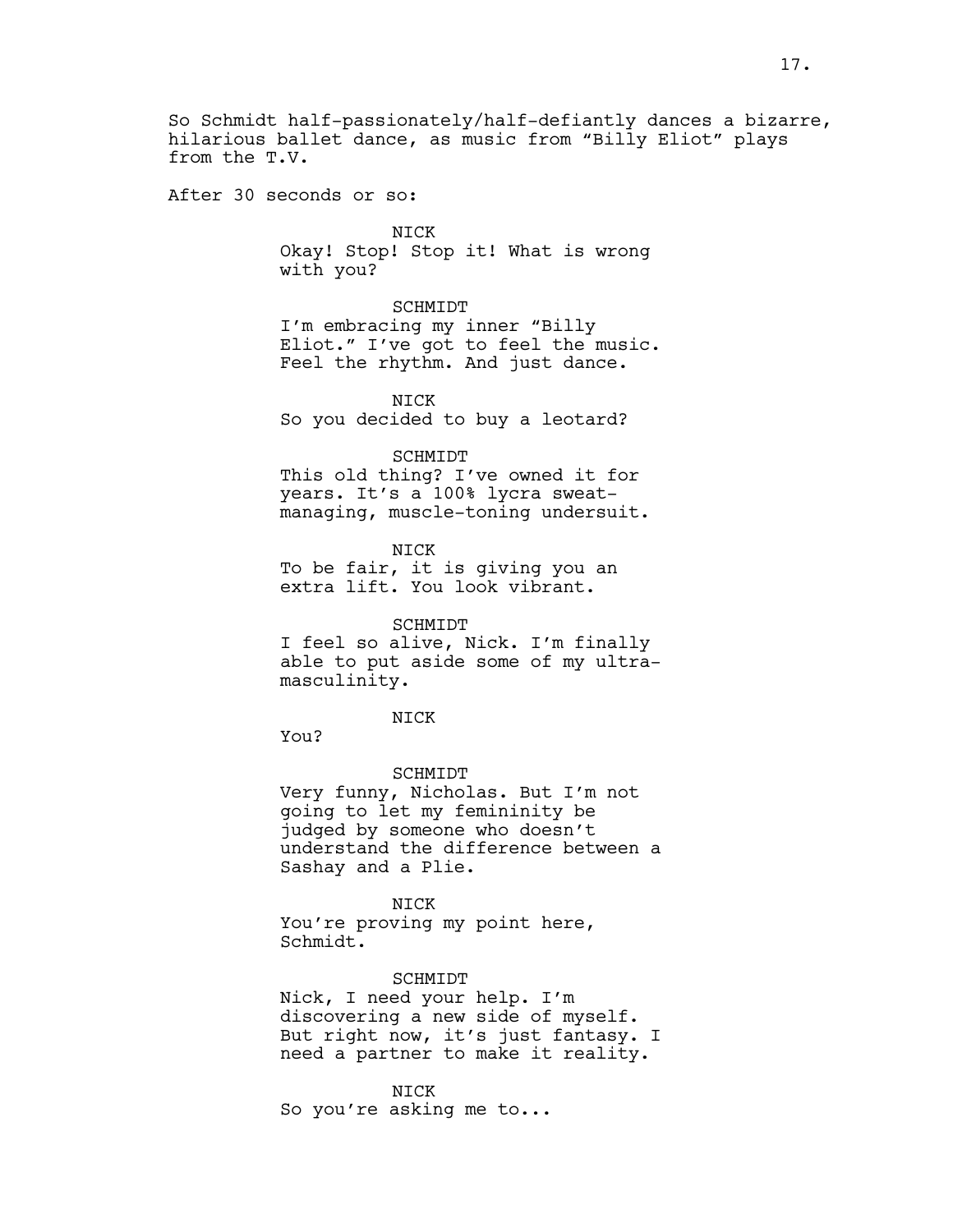SCHMIDT To be my partner. To be a man for me. So I can be a woman.

NICK

Yeah... No.

SCHMIDT C'mon, Nick. I realize I have to do this. But I'm scared. You're my best friend. Don't you want to support me?

# **NTCK**

No.

INT. BAR. DAY. (D1)

Jess and Cece are still drinking.

CECE

Do you really think Nick would be that bad at being a dad?

JESS Yes! He kind of thinks that raising a kid would be the same as raising a dog.

INT. HOUSE. BATHROOM. FUTURE FANTASY.

DADDY NICK (with a bad comb-over and gold chains) is dealing with a kid.

> THE KID Dad, I found this under my bed!

The Kid holds up a moldy, rock-hard piece of pizza.

THE KID (CONT'D) Can I eat it?

Daddy Nick sniffs it. Then shrugs.

DADDY NICK Eh, why not? Gnawing on this kind of stuff is supposed to be good for your teeth. Have at it, kid.

Daddy Nick pets The Kid and scratches him behind the ears.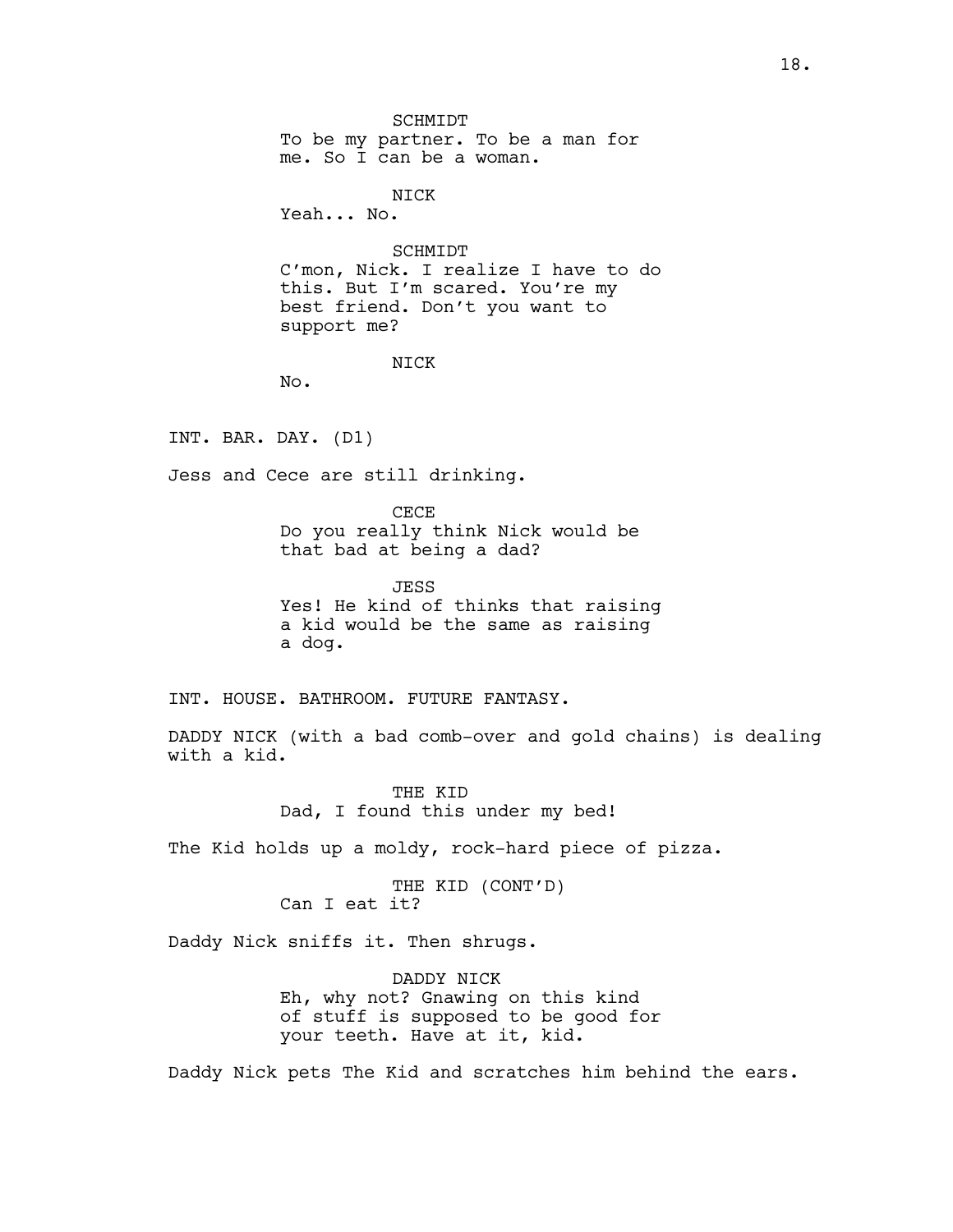Daddy Nick walks into the living room, and finds The Kid sprawled out on the floor.

Apparently dead.

With the half-eaten pizza near him.

Daddy Nick is freaked for a second, so-

He lifts up the rug and rolls The Kid under it.

BACK TO SCENE: (D1)

**JESS** Ugh... what am I going to do? Should I not be thinking like this?

CECE No. It's natural to wonder about it.

JESS Am I a terrible person? Nick, is murdering our unborn child!

A BAR PATRON walks by and gives Jess a weird look.

She pounds her head on the bar top.

CECE Maybe you don't have anything to worry about. I mean, Nick more or less took care of his whole family. Maybe he's just the kind of guy who has to rise to the occasion.

JESS Yeah, and, I mean, really? How much can kids really complicate things?

Jess's phone rings. She picks it up.

JESS (CONT'D)

Winston?

INT. PARK. PLAYGROUND CASTLE. DAY (D1)

Winston has barricaded himself into a kid's play castle at the playground.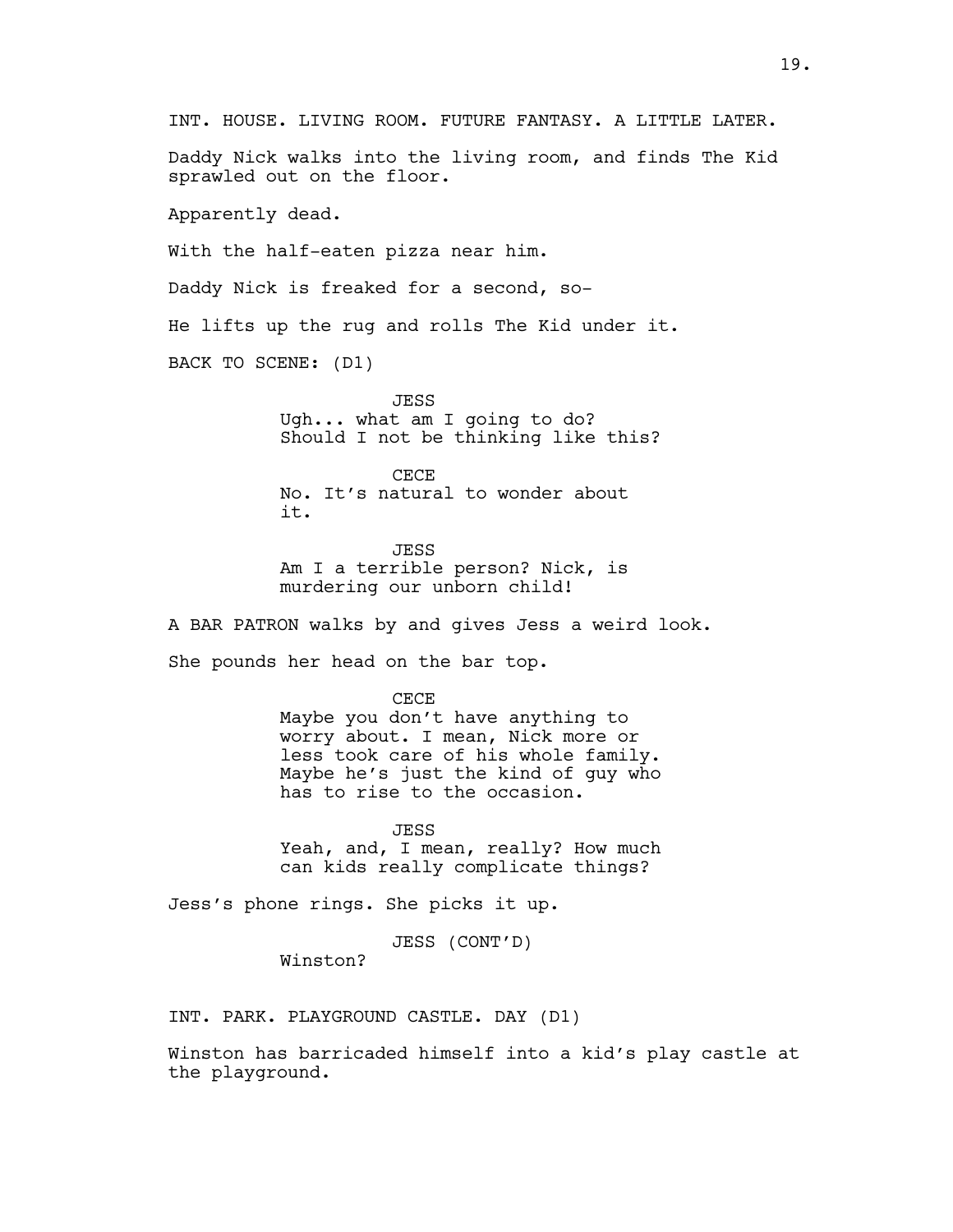Dozens of little hands are bursting through the windows looking for Hi Fives.

> KID'S VOICES (O.S.) Fives! Fives! Fiiiives!

WINSTON (into his cell phone) Jess! These kids are gonna kill me!

INT. BAR / PLAYGROUND CASTLE. INTERCUT. (D1)

Jess is on her feet.

**JESS** Winston, what's going on?

WINSTON I gave some kids a High Five on the playground!

JESS That's nice. Your high fives are amazing. They always make me feel medium height.

WINSTON Now all the kids want one. They've got me surrounded!

**JESS** Is it really that bad?

WINSTON It's like The Walking Dead except with 5 year olds!

KID'S VOICES (O.S.) Fiiiiives! Fiiiiives! Fiiiives!!

BACK TO BAR: (D1)

Jess finishes up the phone call.

JESS Just hang in there, Winston. Me and Cece are on our way.

Jess grabs Cece and pulls her away.

CECE Why do I have to go?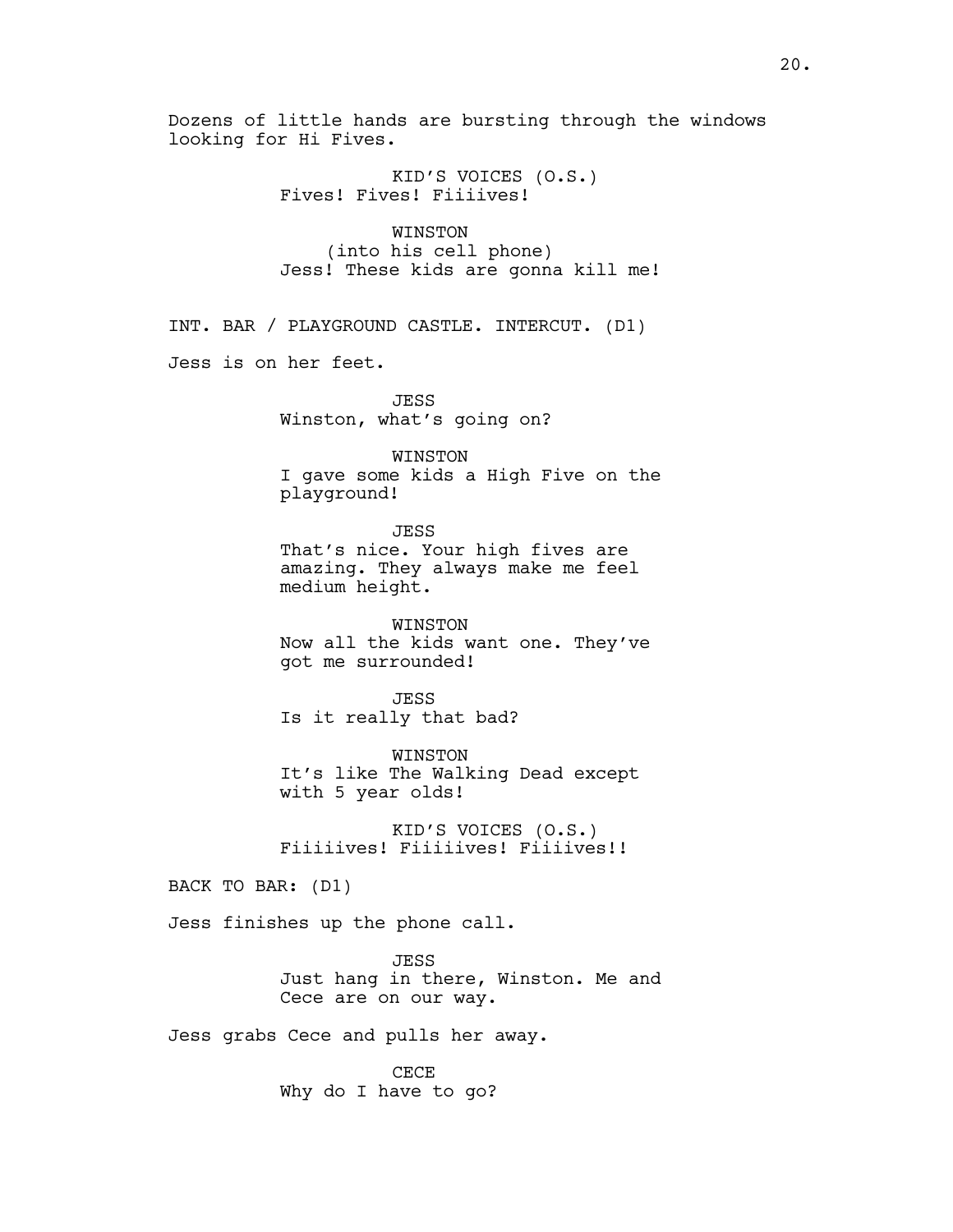**JESS** You only had one drink. You're driving! END OF ACT TWO ACT THREE INT. LOFT. DAY. (D1) Schmidt is still chasing Nick around the room. SCHMIDT Why are you so afraid of this, Nick? NICK I don't want to, I don't want to! SCHMIDT Nick, I'm not even sure I am a ballet dancer. Which is why I need your help to find out. NICK No! Look, I respect the courage it's taking for you to explore your ballet-ness. SCHMIDT It's really scary! NICK I know it is, Schmidt. And I'll stand by you. I don't see you any different. SCHMIDT Yes, you do. I can tell. You're already awkward around me. NICK Okay! This threw me for a curve here. But you're still my friend. SCHMIDT So then why won't you experiment with me? NICK Because I AM NOT A BALLET DANCER!

21.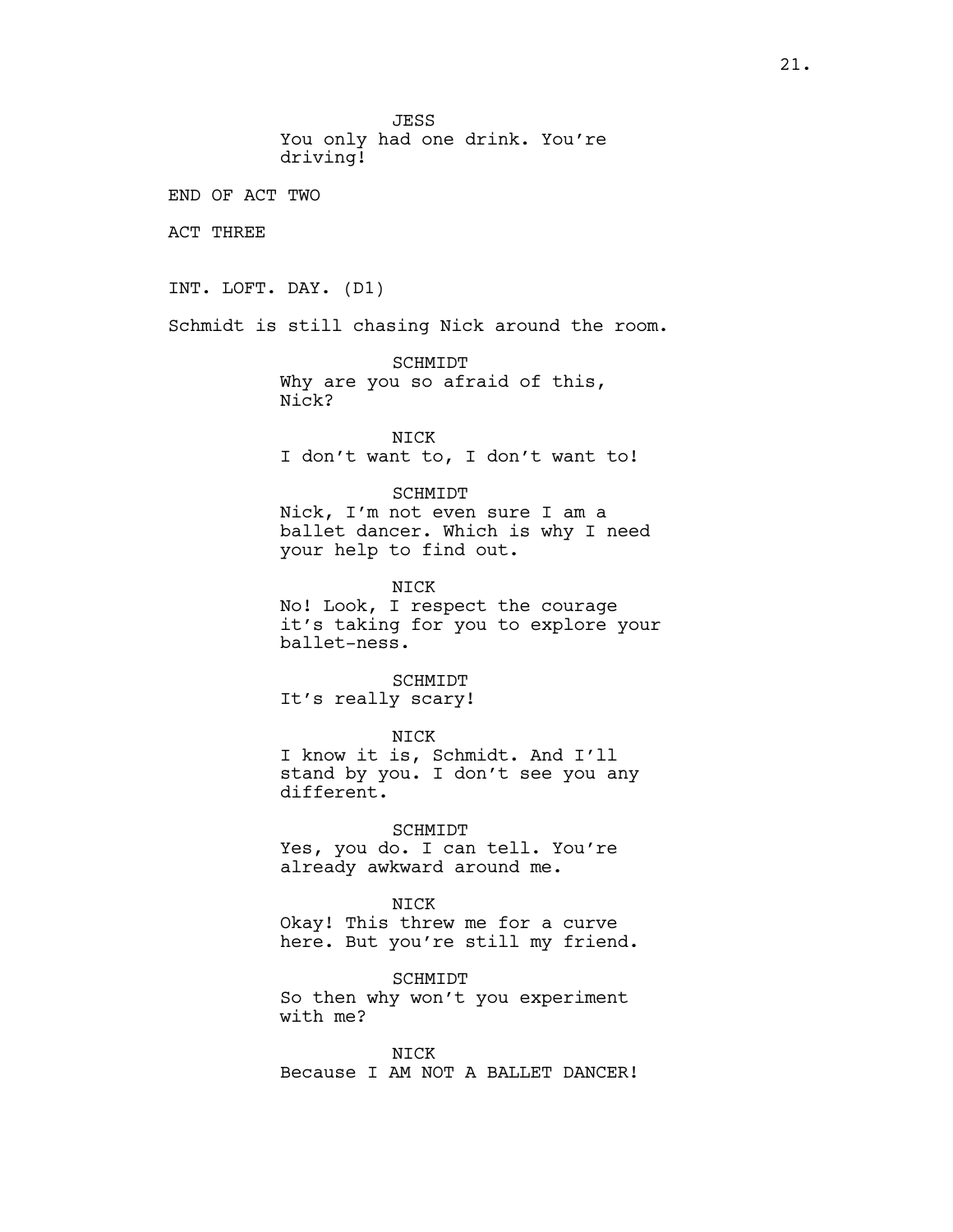SCHMIDT How would you know if you never even tried it?!

Nick falls silent. He's stuck.

SCHMIDT (CONT'D) Look, Nick, I really need you here.

Nick winces and struggles with it.

NICK

I can't!

But he stands there as Schmidt approaches and puts his arms around Nick.

> NICK (CONT'D) It doesn't feel right to me!

SCHMIDT Just close your eyes and pretend I'm a woman!

**NTCK** I can still feel your hair.

SCHMIDT You've been with girls with way hairier arms than mine before.

**NTCK** Yeah, but never mostly sober!

Schmidt grabs some beers from the fridge.

SCHMIDT Alright. Let's get you drunk.

EXT. PARK. PLAYGROUND CASTLE. DAY (D1)

Jess and Cece show up at the playground. They scan the place and see:

JESS'S POV:

A small plastic Play Castle is swarming with kids pushing and fighting their way to get closer.

> KIDS Fiiiives! Fiiiives! Fiiiiives!

BACK TO SCENE: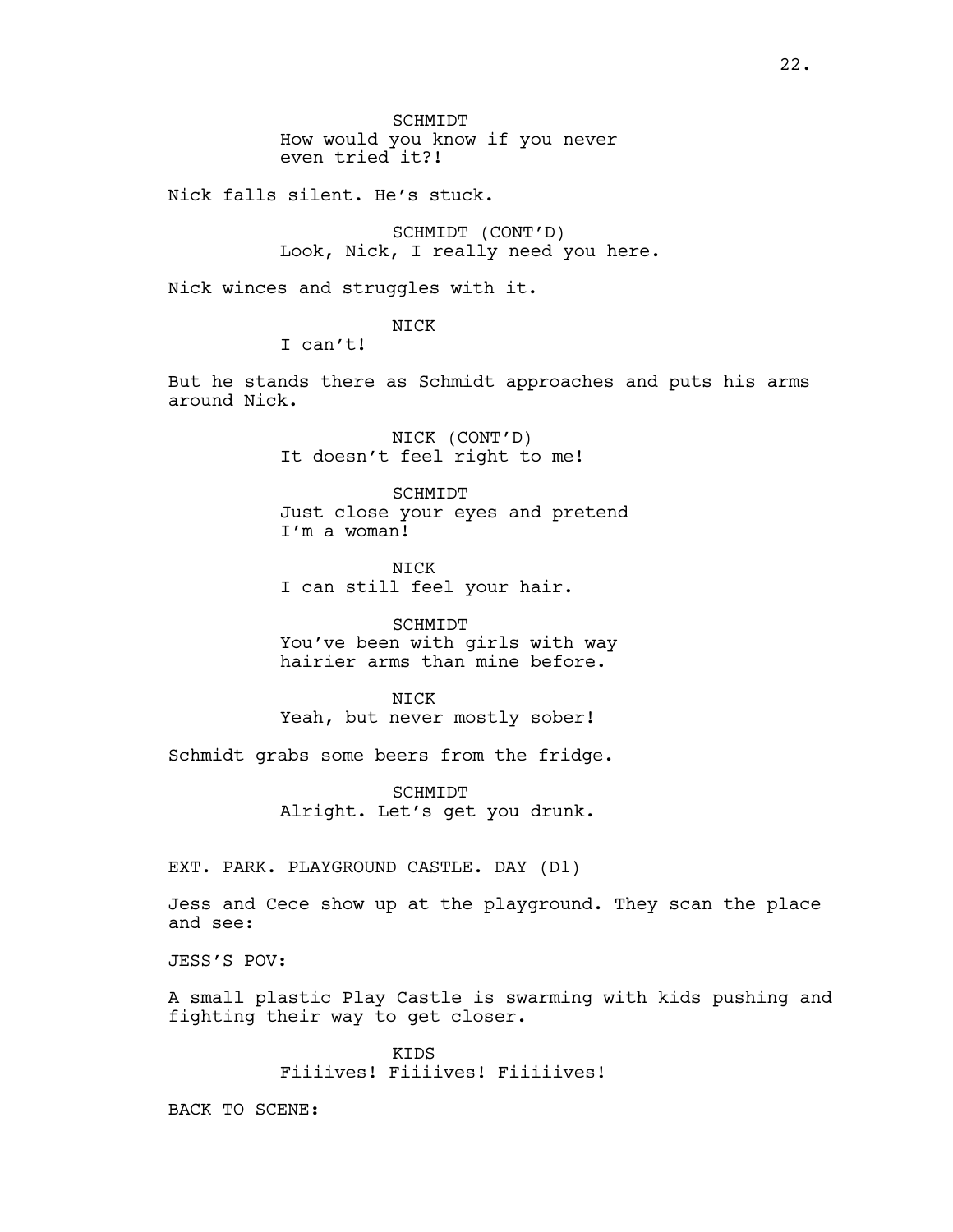Jess and Cece rush toward the Play Castle.

**JESS** Geez, that place is swarming with stumbly walkers. Winston, must be terrified!

CECE Where are these kids parents?

Jess and Cece look around.

JESS'S POV:

In another part of the park, A BUNCH OF PARENTS are seated on benches checking their cell phones, napping, etc.

> PARENT We're at the park. Not my problem.

BACK TO SCENE:

Jess and Cece get close to the swarm of kids.

One of the Kids turns to them.

 $KID$   $#1$ Five? Five?

The Kid holds up a hand for a Hi Five. A couple more turn toward Jess and Cece too.

> CECE Don't do it. It'll just make them crave more.

JESS I've got to get to Winston. Can you draw them away so we can escape?

CECE I'll come up with something.

Cece takes off running.

Jess digs into her purse. She comes up with a small handful of candy.

> JESS Look, kids! Candy! Caaaaandyyyyy!

She tosses pieces aside and the kids scurry after it.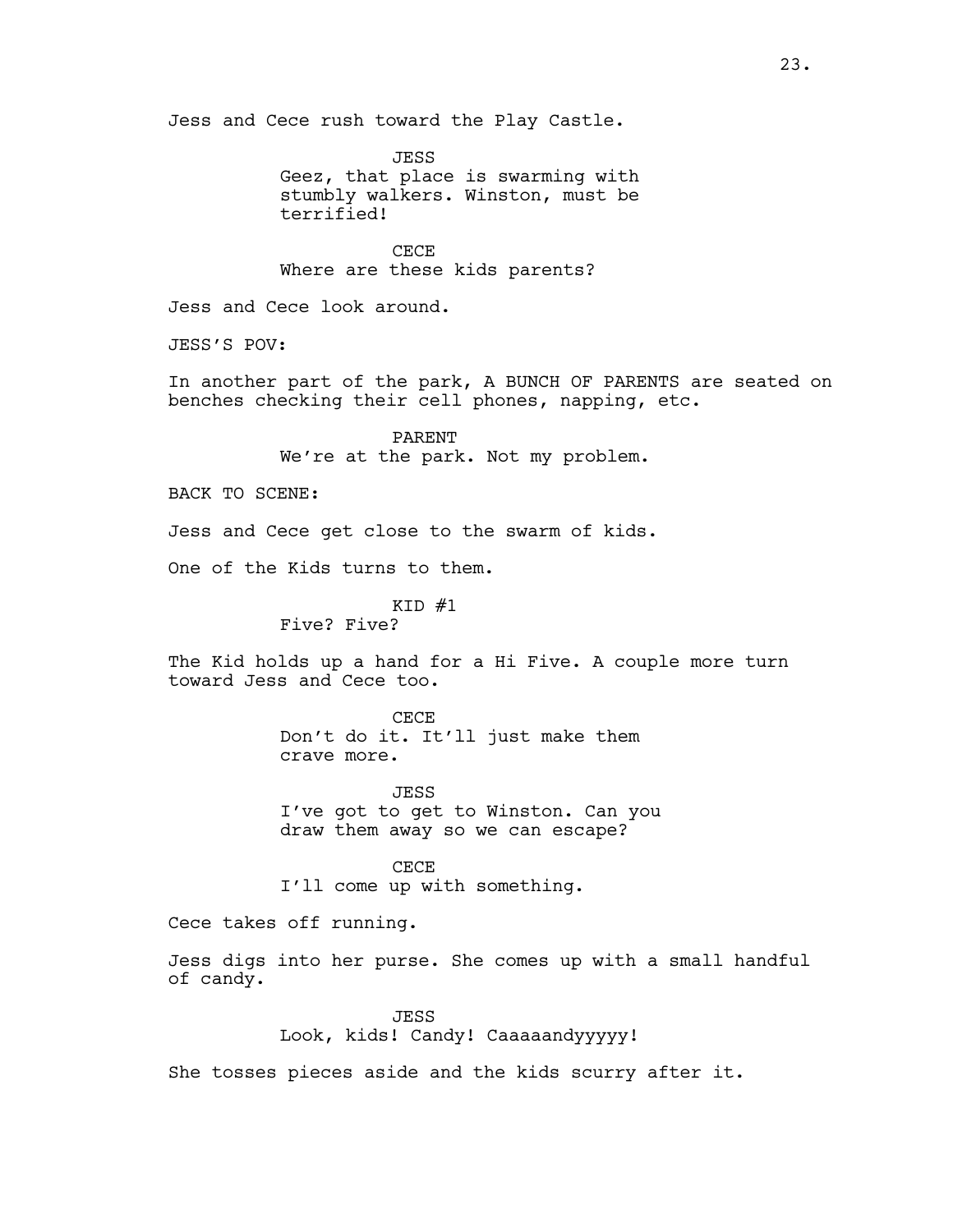It creates a path through the mob, and Jess makes it to the Play Castle.

But the horde of kids is closing behind her.

So Jess quickly pushes her way into the tiny Play Castle-

INT. PARK. PLAYGROUND CASTLE. DAY (D1)

Jess squeezes into the tiny Play Castle.

Winston is balled up on the verge of tears.

WINSTON (singing) Swing low... sweet chariot... Coming for to carry me...

JESS Winston! Snap out of it!

WINSTON Jess! Is that really you?! But if you're here... We're both doomed...

JESS Pull yourself together, Winston! Cece is going to create a diversion but we'll only have a small window. We've got to make it count.

WINSTON I'm scared, Jess. I'm scared.

**JESS** I know... I know...

INT. LOFT. DAY (D1)

Nick and Schmidt are drinking and having a heart-to-heart.

#### SCHMIDT

I'm just scared, you know. What if I make the wrong decision? Then I could lose both of them.

NICK I know, buddy. But you'll make the right decision.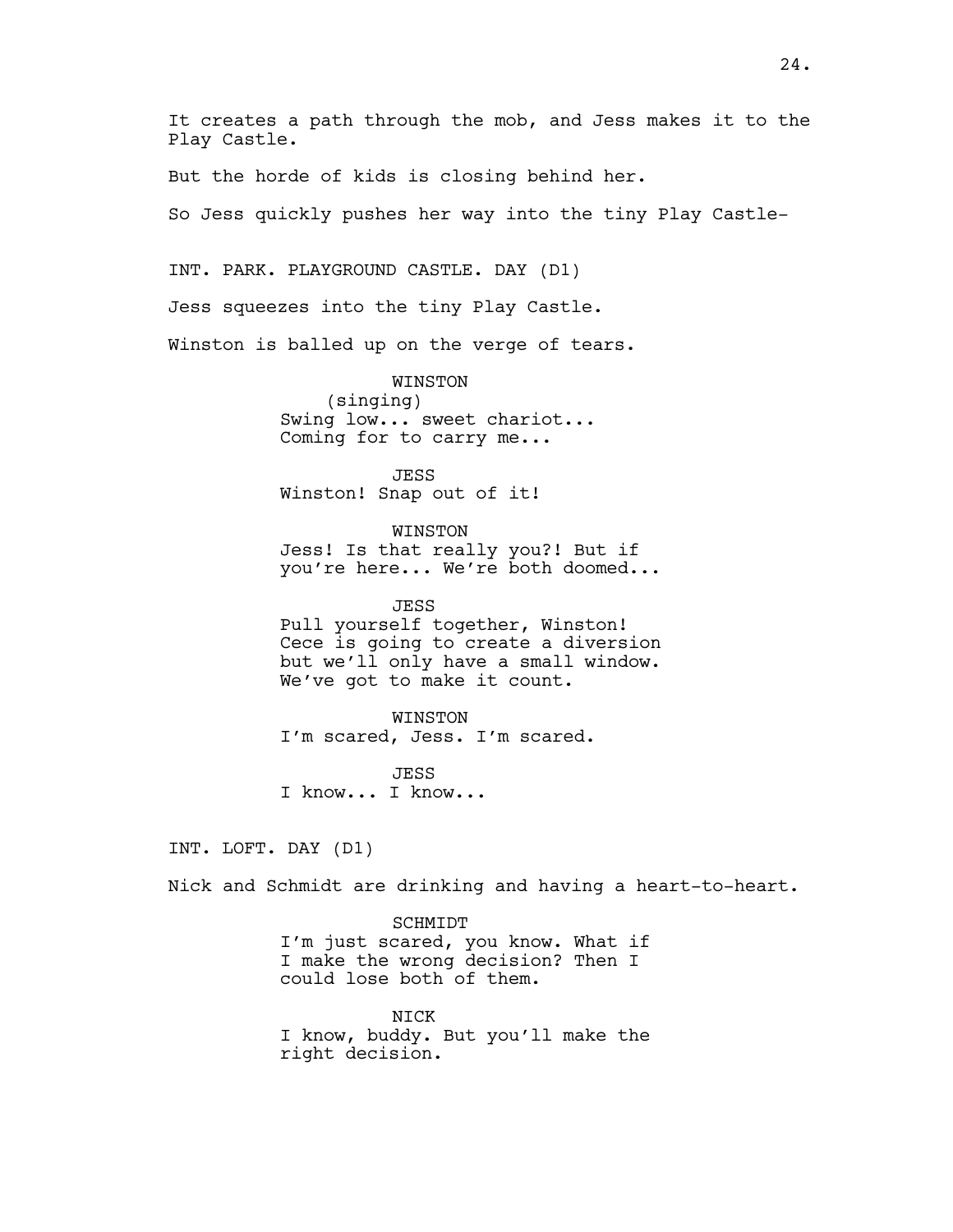#### SCHMIDT

I thought I had come up with the perfect labyrinth of intelligence and skill to test both their womanhood and their lovemaking. But they didn't go for my note cards.

NICK You should probably put those right into the Douche Bag Jar.

SCHMIDT I'm lucky to have you, Nick. My rock. My safe place. My man.

Schmidt tries to stroke Nick's cheek.

NICK Not quite drunk enough, Schmidt.

SCHMIDT

Just let me know when you get there.

NICK I'll be honest with you, Schmidt. I'm scared too. I want to take things to the next level with Jess, but I'm not sure I'm good enough for her.

SCHMIDT Would you get right out of town! You're great!

NICK And you're great!

SCHMIDT

You are!

NICK

You are!

They end up staring into each other's eyes.

**SCHMIDT** How 'bout now?

NICK Almost drunk enough.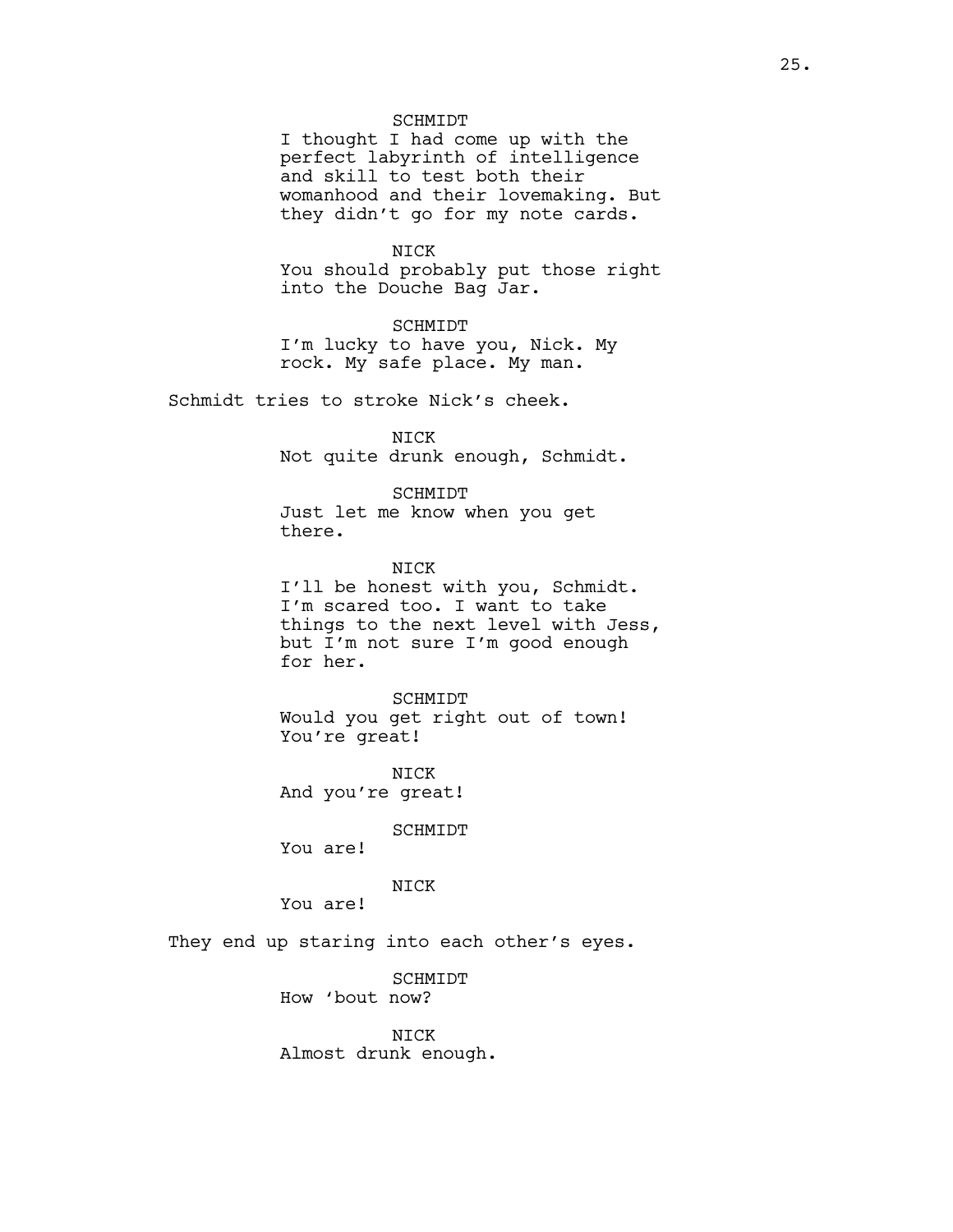Jess and Winston are still barricaded in the castle.

JESS Should be any second now.

WINSTON Jess, if we don't make it through this-

JESS

Quiet, Winston, don't talk like that.

#### WINSTON

No, listen, I want to say this. I'm so glad you became our roommate. You've become like the glue. I don't know what me and Schmidt would do without you and Nick.

**JESS** 

Me and Nick?

WINSTON

Yeah. It's kind of weird having two roommates that you know are sometimes sneaking off to get naughty.

JESS You guys know?

WINSTON We know. But you and Nick are like the Mom and Dad of the apartment.

JESS

You really think Nick is like the Dad?

# WINSTON

Sure. He's often drunk. And surly. And doesn't wear pants enough. But we know we can always count on him. And you too.

JESS So you think Nick would be a good Dad?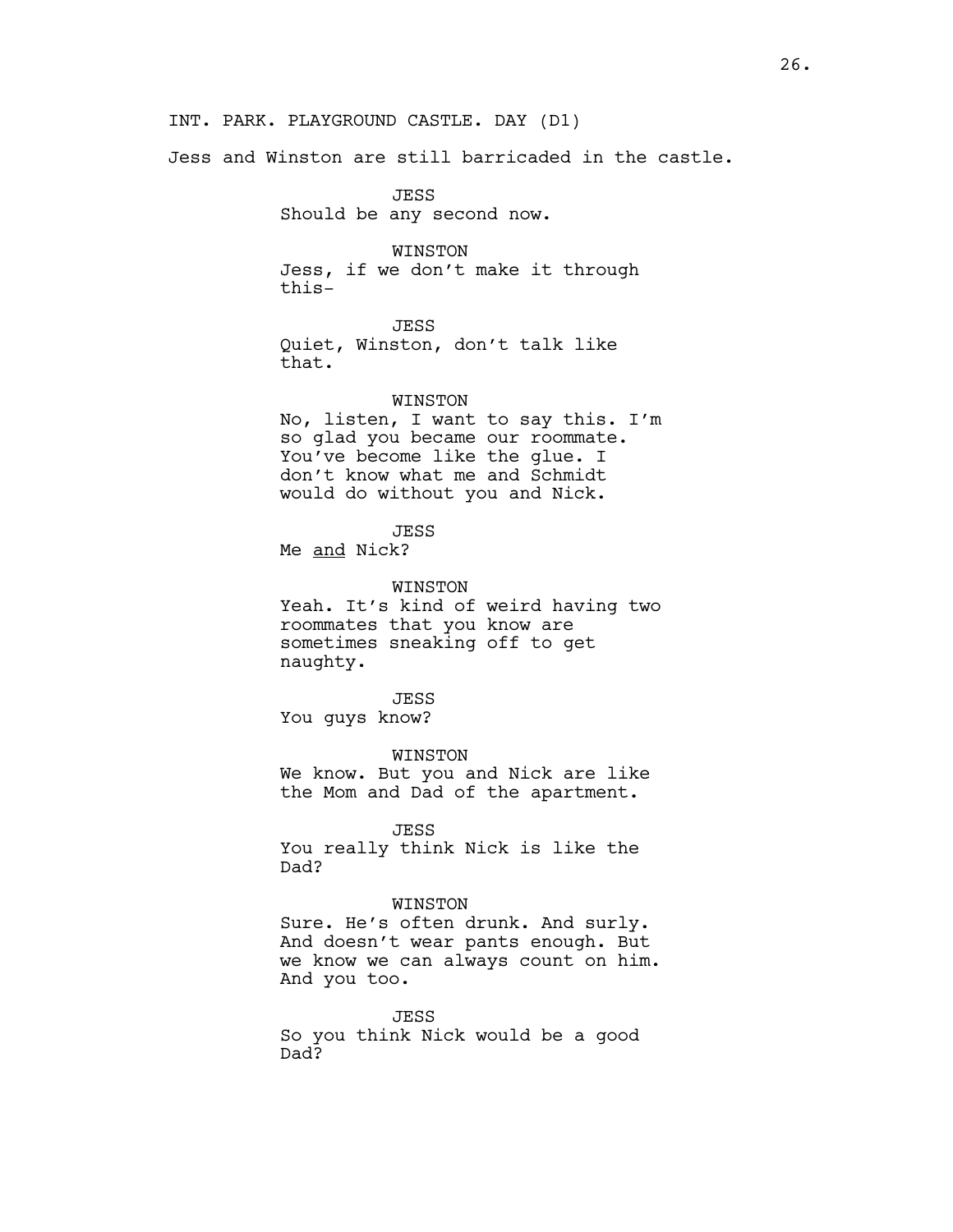WINSTON

Whoa! No way! God no! Terrible idea! Jess, seriously, do not make Nick a father! Don't do it!

JESS No, I mean, one day.

#### WINSTON

Oh, one day! Yeah. You can always count on Nick to step up to the plate when it counts.

INT. LOFT. LIVING ROOM. DAY. (D1)

Nick puts his beer aside with purpose.

NICK

Drunk enough.

Schmidt jumps to his feet.

SCHMIDT You'll be my partner?!

# NICK

Yeah. What're friends for? I might never be a good father, but I can be a good friend-

SCHMIDT Wait. Who said anything about being a father?

**NTCK** That's what me and Jess's whole fight was about earlier. She freaked out at the thought of me being a Dad. And, you know what? She's right. I would be a terrible dad.

## SCHMIDT

Nick! That's ridiculous. Of course, you wouldn't. But that's what you have me for.

NICK Alright. Let's do this.

SCHMIDT You be a man. And I'll be a woman. And we'll do what comes naturally.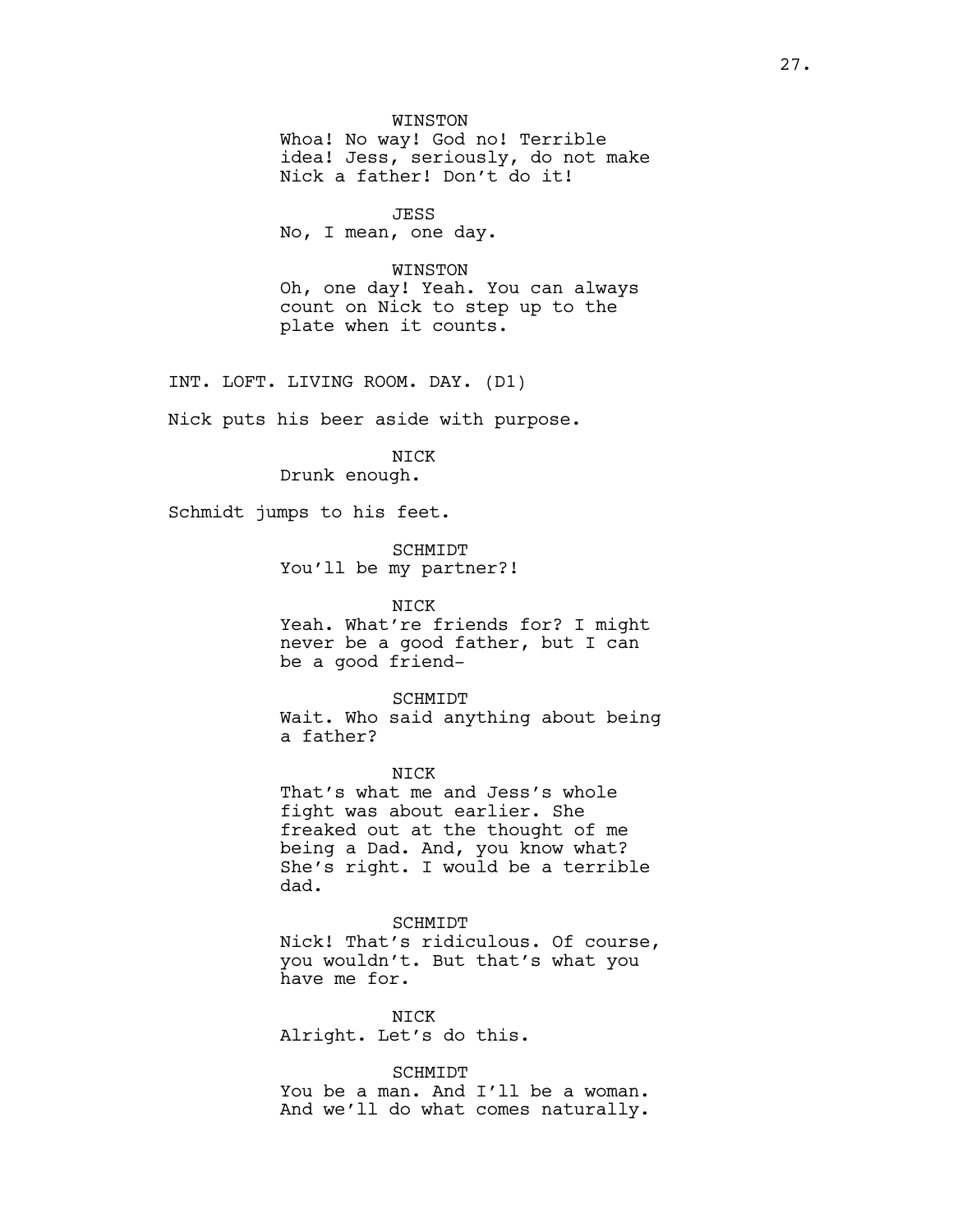# **NTCK** A little less talking, Schmidt.

INT. PARK. PLAYGROUND CASTLE. DAY (D1) Jess and Winston are poised and ready to run when: There's the NOISE OF AN ICE CREAM TRUCK.

EXT. PARK. PLAYGROUND CASTLE. DAY (D1) The horde of kids turns to look for the ice cream bells. KID'S POV:

Cece has taken a HISPANIC MAN'S ice cream cart.

CECE C'mon, kids! Ice cream! Come get your ice cream!

BACK TO SCENE:

The kids swarm away from the Play Castle-

JESS (O.S.) (from inside) RUN!!!

Jess and Winston come bursting out of the Play Castle.

Cece pushes the ice cream cart as she runs from the horde of kids.

The Hispanic Man chases her too.

HISPANIC MAN Aye, aye, aye! Loco Lady! Gimme back my cart!

Cece abandons the cart and runs over to Jess and Winston. They all sprint toward the parking lot.

INT. LOFT. LIVING ROOM. A LITTLE LATER. "I've Had The Time of My Life" is playing softly. Schmidt is on one side of the room. Nick is on the other.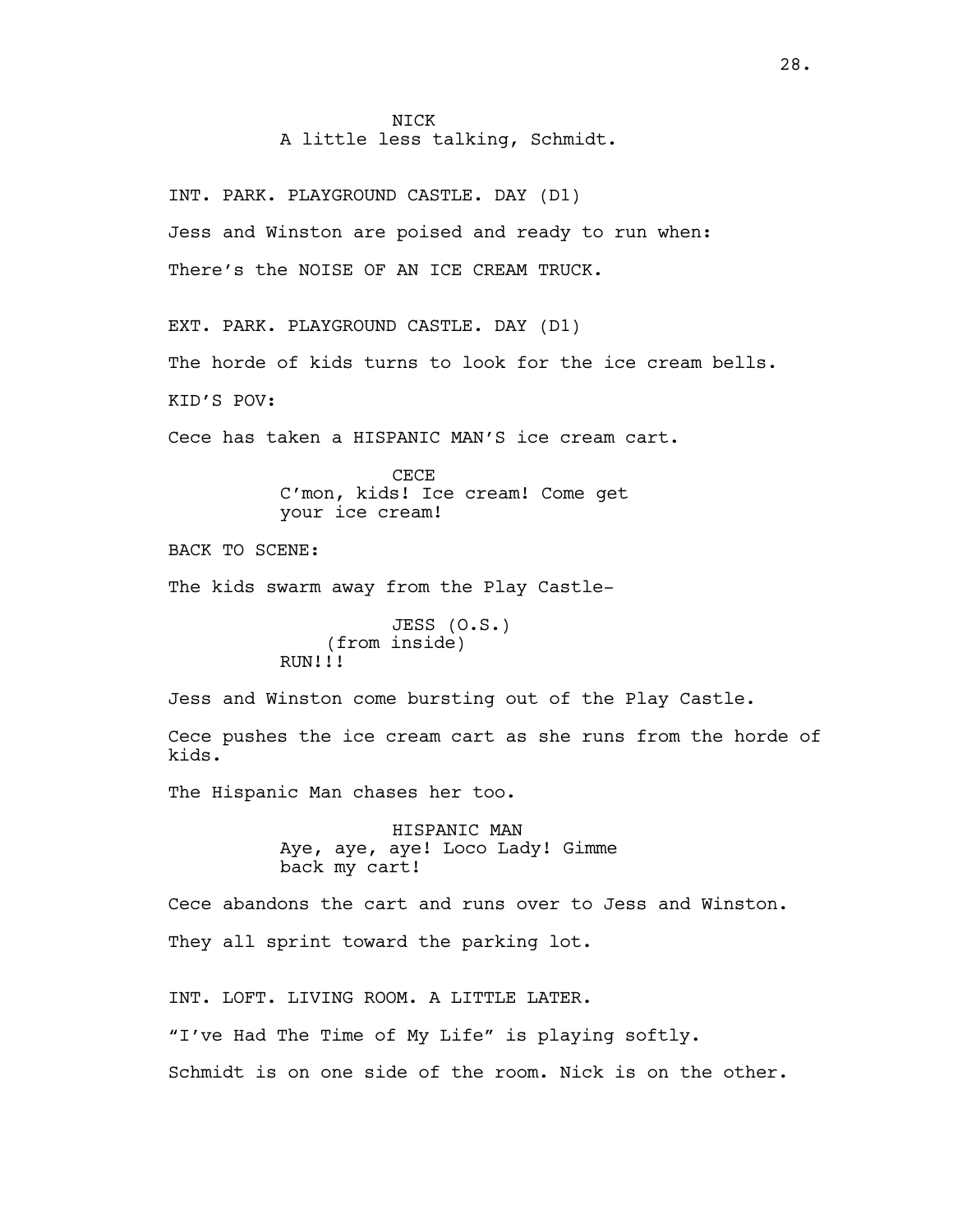SCHMIDT I'm scared, Nick. What if I learn something I'm not ready for. NICK Just take the leap. I'm here to catch you. Schmidt prances toward Nick, when-Jess, Winston, and Cece enter. WINSTON I've just seen the weirdest thing of my life. They fall silent as they watch-Schmidt leaps into the air at Nick. It's not even close. Schmidt totally pancakes Nick. WINSTON (CONT'D) Second weirdest. NICK Uggghhhh... My spine.... Jess runs over to the pile that is Nick and Schmidt. JESS Oh my god. Are you okay? What were you guys doing? NICK I'm suddenly wondering that myself. SCHMIDT He was trying to help me embrace my buried, latent femininity. CECE You? Schmidt finally notices Cece. He rushes over to her. SCHMIDT Cecilia! I'm trying to dig down deep. To find out what I really want. Because you deserve the best I can give.

Cece is really touched, until-